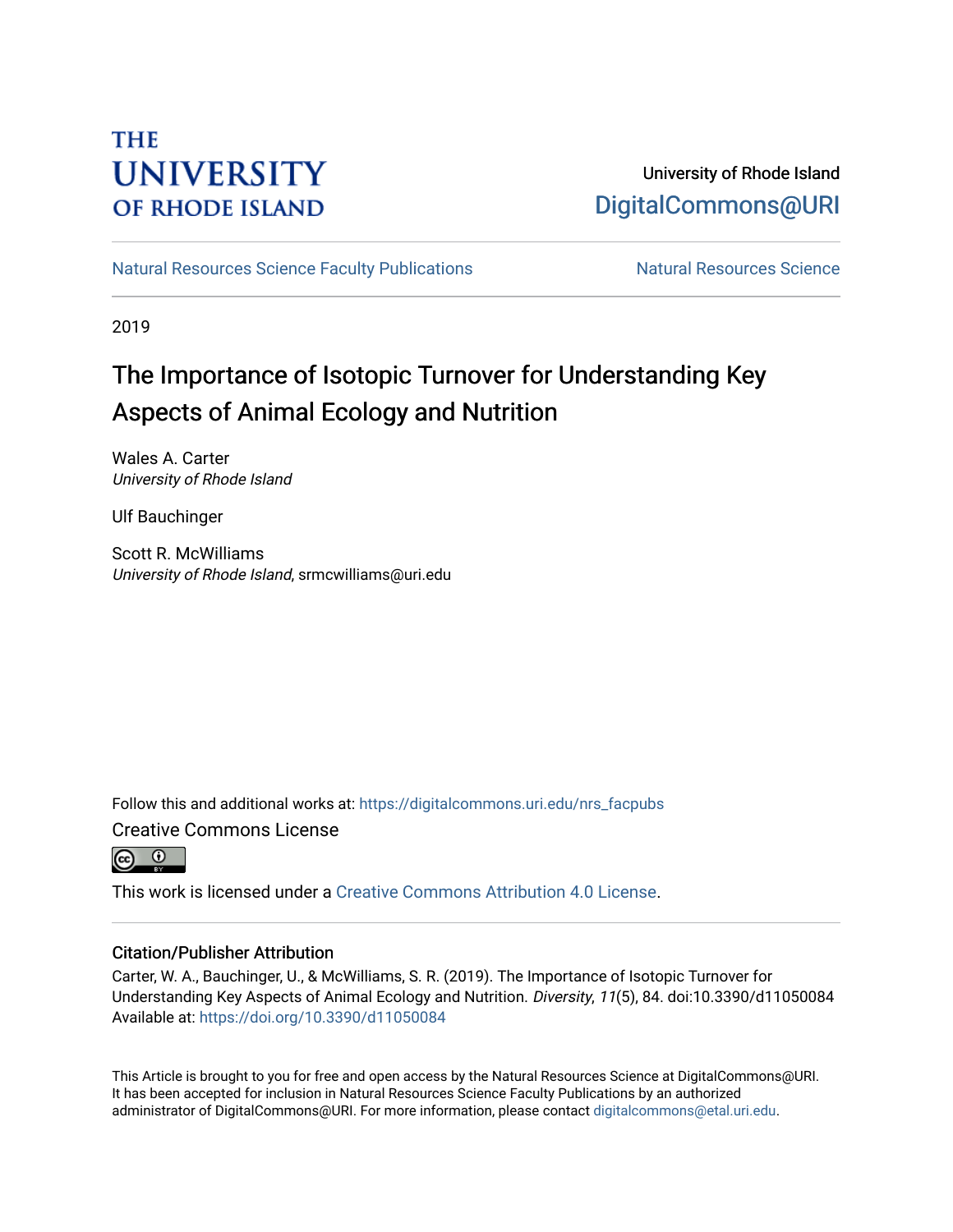





# **The Importance of Isotopic Turnover for Understanding Key Aspects of Animal Ecology and Nutrition**

### **Wales A. Carter 1,\*, Ulf Bauchinger <sup>2</sup> and Scott R. McWilliams <sup>1</sup>**

- <sup>1</sup> Department of Natural Resources Science, University of Rhode Island, Kingston, RI 02881, USA; srmcwilliams@uri.edu
- 2 Institute of Environmental Sciences, Jagiellonian University, 30-387 Kraków, Poland; ulf\_bauchinger@uri.edu
- **\*** Correspondence: wales\_carter@uri.edu

Received: 23 April 2019; Accepted: 24 May 2019; Published: 26 May 2019



**Abstract:** Stable isotope-based methods have proved to be immensely valuable for ecological studies ranging in focus from animal movements to species interactions and community structure. Nevertheless, the use of these methods is dependent on assumptions about the incorporation and turnover of isotopes within animal tissues, which are oftentimes not explicitly acknowledged and vetted. Thus, the purpose of this review is to provide an overview of the estimation of stable isotope turnover rates in animals, and to highlight the importance of these estimates for ecological studies in terrestrial, freshwater, and marine systems that may use a wide range of stable isotopes. Specifically, we discuss 1) the factors that contribute to variation in turnover among individuals and across species, which influences the use of stable isotopes for diet reconstructions, 2) the differences in turnover among tissues that underlie so-called 'isotopic clocks', which are used to estimate the timing of dietary shifts, and 3) the use of turnover rates to estimate nutritional requirements and reconstruct histories of nutritional stress from tissue isotope signatures. As we discuss these topics, we highlight recent works that have effectively used estimates of turnover to design and execute informative ecological studies. Our concluding remarks suggest several steps that will improve our understanding of isotopic turnover and support its integration into a wider range of ecological studies.

**Keywords:** turnover rate; stable isotope analysis; diet reconstruction; isotopic clock; nutritional status

#### **1. Introduction**

For more than thirty years, stable isotopes have been used as tools to address a wide range of questions in ecology, from elucidating key aspects of physiology and nutrition to tracking the movement of animals and defining the structure of biological communities [\[1–](#page-14-0)[3\]](#page-14-1). The value of stable isotope-based tools has been demonstrated repeatedly throughout this period, leading to an exponential increase in their use: a Web of Knowledge search for the topic "stable isotope\*" yields fewer than one hundred results from the 1970s and more than four thousand in each of the past three years. However, the successful use of stable isotope-based tools by ecologists requires careful consideration of the fundamental processes whereby stable isotopes are metabolized and incorporated into the animals and plants being studied [\[4](#page-14-2)[–7\]](#page-14-3). In particular, the assimilation of dietary nutrients into the organism [\[2](#page-14-4)[,8](#page-15-0)[,9\]](#page-15-1), the routing and fractionation of assimilated nutrients within the organism [\[6,](#page-14-5)[10,](#page-15-2)[11\]](#page-15-3), and the rate of isotopic incorporation or turnover [\[12–](#page-15-4)[15\]](#page-15-5) all have substantial influence on the results and interpretation of isotope-based ecological studies. Failure to account for these factors can result in the misidentification of diet composition, incorrect estimates of the timing of movements and dietary shifts, and even the incorrect assessment of trophic position and community structure. Accordingly,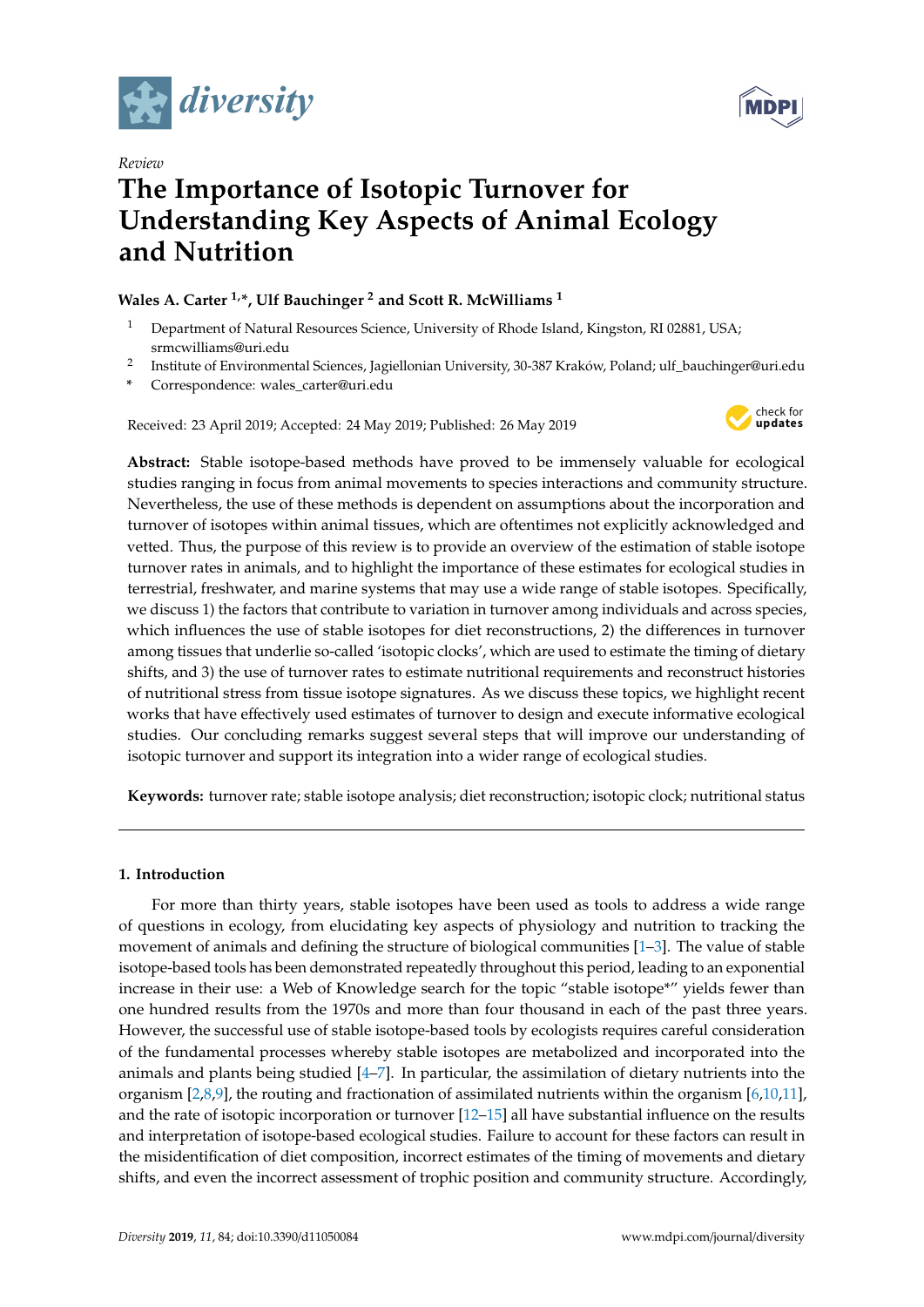considerable progress has been made in testing assumptions about assimilation, routing, and isotopic turnover in lab settings, a necessary step to ensure that those processes are properly accounted for in ecological studies [\[4](#page-14-2)[,6\]](#page-14-5). Nevertheless, in spite of the work estimating the turnover rates of tissues in a wide range of taxa [\[16,](#page-15-6)[17\]](#page-15-7), the importance of turnover processes to whole-animal metabolism and isotopic signatures is often not explicitly recognized in studies using isotope-based tools. Therefore, the purpose of this review is to 1) illustrate how stable isotopes can be effectively used to estimate the turnover rates of animal tissues and key compounds within tissues, and 2) discuss the use and importance of isotopic turnover estimates for ecological and nutritional studies, with a particular focus on how metabolic physiology provides the foundation for these applications. The physiological mechanisms and ecological applications that we discuss here are broadly relevant to all stable isotope studies, including those in terrestrial, freshwater, and marine systems, regardless of the specific isotope(s) used. We also outline the potential future of isotopic turnover measurements and particular challenges that future studies may approach using this methodology.

#### **2. How to Measure Turnover Rates with Stable Isotopes: from Elements to Molecules**

Estimating the turnover of a compound or tissue typically requires labeling the molecules of interest at one time and then tracking the concentration of those labels over time as the molecules are excreted, degraded, or converted into other forms and replaced with unlabeled molecules (Figure [1A](#page-3-0)). The isotopic turnover of a compound or tissue therefore involves labeling the constituent atoms of molecules of interest with traceable stable isotopes of the elements that make up the molecule. Theoretically, any element could be labeled and tracked, but for practical reasons most studies of isotopic turnover have focused on carbon, nitrogen, and hydrogen using the <sup>13</sup>C, <sup>15</sup>N, and <sup>2</sup>H isotopes, respectively. Turnover rates have also been estimated for the <sup>34</sup>S and <sup>18</sup>O isotopes of Sulfur and Oxygen, respectively, but estimates for these elements have been far less common [\[17](#page-15-7)[–19\]](#page-15-8).

The isotopic label used in a given study should be chosen to match the compounds of interest in that study (Figure [1B](#page-3-0)). Carbon, as the defining constituent, can be used to label all organic molecules, making it the most relevant element for the majority of isotopic turnover studies. Hydrogen and oxygen are also applicable to most organic molecules found in animal tissues, and are also commonly used to measure the turnover of body water, which underlies the estimation of energy expenditure with doubly labeled water [\[20](#page-15-9)[–23\]](#page-15-10) as well as body composition with deuterium [\[24,](#page-15-11)[25\]](#page-15-12). In contrast, nitrogen is restricted to amino and nucleic acids and sulfur is primarily found in the amino acids cysteine and methionine, making  $^{15}N$  and  $^{34}S$  most applicable to measuring the turnover of proteinaceous tissue. Thus, for studies focused on the turnover of bulk tissues,  $^{13}$ C will typically be the most straightforward label available.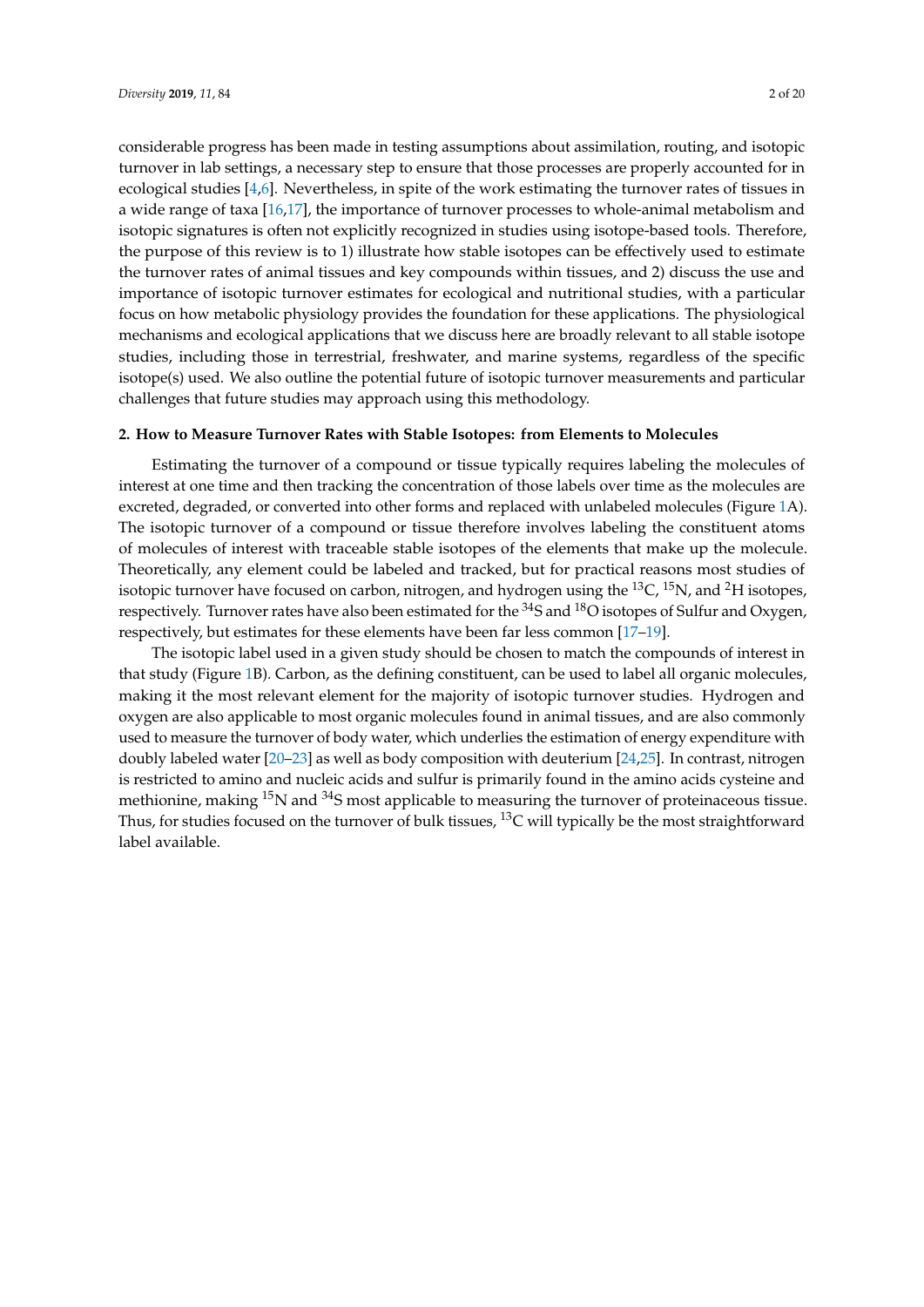

<span id="page-3-0"></span>

**Figure 1.** The process of estimating the turnover of tissues and specific compounds in animals using **Figure 1.** The process of estimating the turnover of tissues and specific compounds in animals using stable isotopes. Commonly used isotopic labels (A) include heavy isotopes of hydrogen, carbon, stable isotopes. Commonly used isotopic labels (A) include heavy isotopes of hydrogen, carbon, nitrogen, oxygen, and sulfur, which are then applied to different compounds of interest (B). The nitrogen, oxygen, and sulfur, which are then applied to different compounds of interest (B). The enrichment of the labeled compound(s) in animal tissues is then manipulated  $(C)$  with either a shift in diet or the administration of a dose of uniquely labeled molecules, and then tissue samples (D) are collected over time following the manipulation. Tissue sampling is typically concentrated in the period collected over time following the manipulation. Tissue sampling is typically concentrated in the period<br>immediately following the manipulation, when changes in tissue isotope enrichment are most rapid. Isotopic enrichment of tissues is then measured by mass spectrometry  $(E)$ , which separates isotopes by mass and may be preceded by a gas chromatography step to distinguish between compounds of similar class. Finally, the rate of change in isotopic enrichment is estimated  $(F)$ , typically by fitting a first-order Isotopic enrichment of tissues is then measured by mass spectrometry (E), which separates isotopes by<br>mass and may be preceded by a gas chromatography step to distinguish between compounds of similar<br>class. Finally, the ra carbon turnover of neutral and polar lipids in zebra finch flight muscle from Carter et al. [\[26\]](#page-15-13). Please see the text for more details.

Most studies, however, are interested in the turnover of more specific tissue components (e.g., Most studies, however, are interested in the turnover of more specific tissue components (e.g., proteins and fats, or amino acids and fatty acids), which requires either labeling those specific proteins and fats, or amino acids and fatty acids), which requires either labeling those specific components or separating them prior to stable isotope analysis. Separating tissue samples into their macromolecular components can be readily achieved by isolating lipids and carbohydrates protein components via lipid extraction [27–29] and cation exchange purification [30–32], from protein components via lipid extraction [\[27–](#page-15-14)[29\]](#page-15-15) and cation exchange purification [\[30](#page-16-0)[–32\]](#page-16-1), respectively. Compounds of similar macromolecular classes can then often be separated by gas-chromatography [\[11,](#page-15-3)[33](#page-16-2)[–35\]](#page-16-3). Alternately, studies focused on protein turnover could label just that tissue component with  $\mathrm{^{15}N}$ - or  $\mathrm{^{34}S}$ -enriched amino acids. Even more specific labels can be created for any compound by positioning isotopically heavier atoms at specific positions within the molecule [\[36–](#page-16-4)[38\]](#page-16-5), although these may also require purification before analysis. In general, highly specialized labels will be most useful when the study is measuring the turnover of a small set of very compounds, and appears less beneficial as the scope of the study widens. For many ecological specific compounds, and appears less beneficial as the scope of the study widens. For many ecological applications, whole-tissue or macromolecular turnover will be sufficient, whereas the turnover of applications, whole-tissue or macromolecular turnover will be sufficient, whereas the turnover of specific compounds may be more important for nutritional and pharmacological studies. specific compounds may be more important for nutritional and pharmacological studies.

Once an isotopic label has been chosen, the frequency, or enrichment, of that label needs to be manipulated, so that the rate of change over time can be measured (Figure 1C). Typ[ica](#page-3-0)lly, this will involve either enriching or depleting the tissue(s) with the label and then reversing the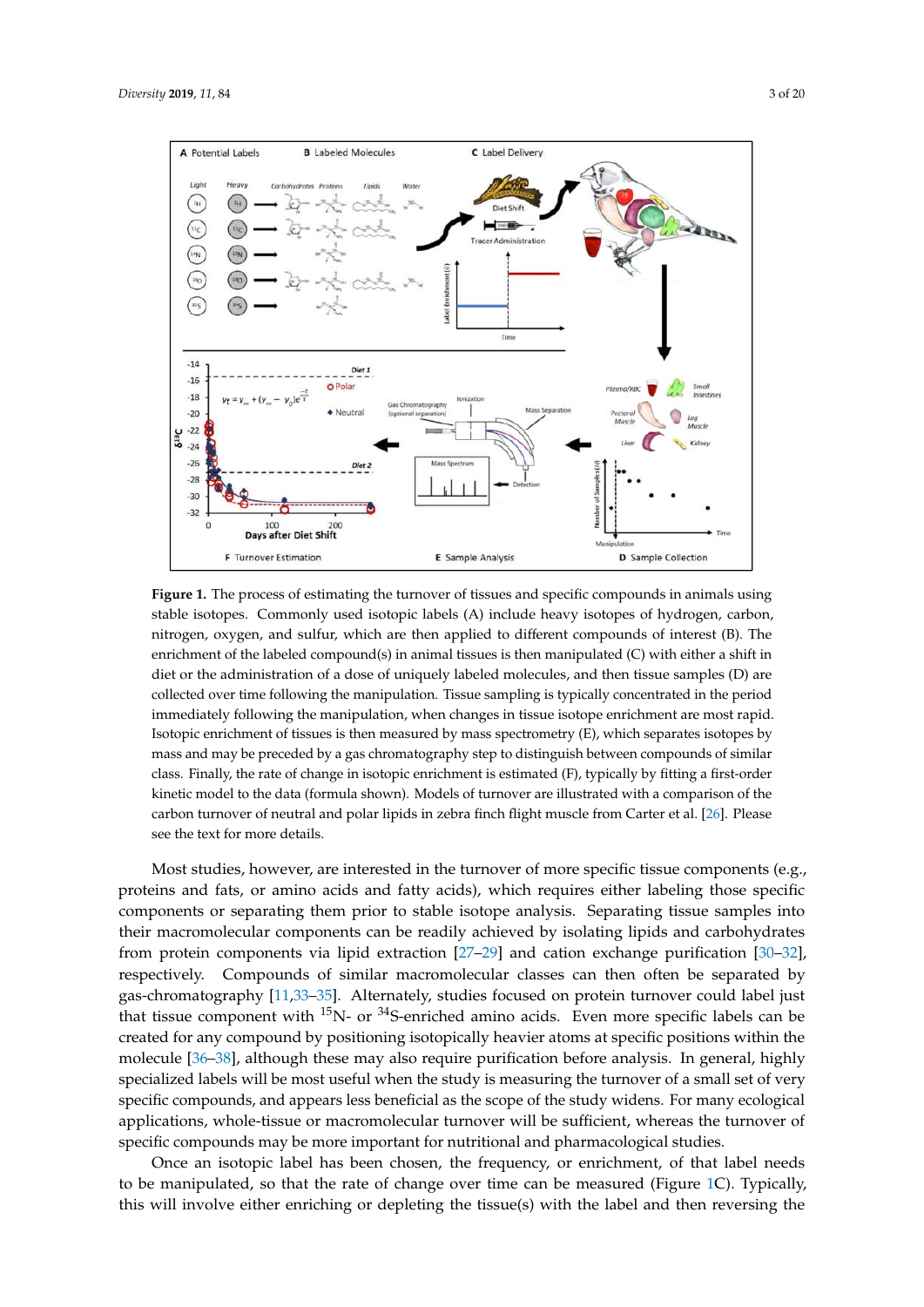enrichment/depletion to ensure that a large enough change occurs to be accurately and precisely measured. Large scale manipulations are usually most readily accomplished with complete shifts in diet. For example, tissue <sup>13</sup>C concentration can be enriched by feeding animals diets based on  $C_4$ plants, or depleted with diets based on  $C_3$  plants, or enriched with marine diets and depleted with terrestrial diets [\[9,](#page-15-1)[12,](#page-15-4)[39–](#page-16-6)[43\]](#page-16-7). Similarly,  $^{15}N$  can be enriched by using animal protein in diets, and depleted by using plant protein [\[9](#page-15-1)[,40](#page-16-8)[,44\]](#page-16-9). It may also be possible to manipulate tissue <sup>2</sup>H by sourcing diets from different locations along the geographic <sup>2</sup>H gradients [\[9](#page-15-1)[,45](#page-16-10)[,46\]](#page-16-11). Drinking water can also be spiked with  ${}^{2}$ H or  ${}^{18}$ O to produce whole-animal enrichment with those labels. For such large-scale diet manipulations, equilibrating animals with the initial diet is ideal to ensure that all tissues have a consistent and predictable isotope value, but this may not always be possible for tissues and species with very slow turnover rates. For more specific labels, direct administration is often applied with a dose of labeled molecules into the digestive tract by gavage or directly into the bloodstream or tissue by injection.

Previous studies and reviews have discussed the collection of tissue samples and the analysis of isotopic turnover data in great detail, and are excellent resources for those designing experiments [\[19,](#page-15-8)[47–](#page-16-12)[49\]](#page-16-13). Briefly, several particularly important considerations are the number and spacing of samples over time following manipulation of the isotopic label and the statistical model used to describe changes in isotopic enrichment. The goal of sampling is to precisely track changes in isotopic enrichment, so as many samples should be taken as possible. However, when the number of samples is limited, they should be concentrated in the period immediately following the diet shift or the administration of the label (Figure [1D](#page-3-0)). This spacing, usually following a geometric pattern (e.g., 0, 1, 2, 4, 8, etc.), ensures that more samples are taken when changes in isotopic enrichment are occurring most rapidly. Changes in isotopic enrichment are typically described and turnover rates estimated using exponential decay models (Figure [1F](#page-3-0)), with the most commonly used being first order kinetic models of the form:

$$
y_t = y_\infty + (y_\infty - y_0)e^{\frac{-t}{\tau}}
$$

or

$$
y_t = y_\infty + (y_\infty - y_0)e^{-\lambda t}
$$

where  $y_t$  is the isotopic enrichment at time  $t$ ,  $y_\infty$  is enrichment at equilibrium with the second diet in  $\%$ <sub>0</sub>,  $y$ <sup>0</sup> is enrichment at the time of the diet shift in  $\%$ <sub>0</sub>, *t* is the time since the diet shift, and τ is the mean retention time of the isotope, which can be replaced with  $\lambda$ , the kinetic rate constant equal to  $1/τ$ . Nevertheless, other options are possible, most notably multi-compartment models [\[47,](#page-16-12)[50\]](#page-16-14), and may be favored on either empirical grounds or for mechanistic reasons if it is known that multiple sources contribute to the isotopic makeup of a given tissue or pool of molecules. Another important consideration for studies focused on the turnover of specific compounds is the interconversion between different molecules. This interconversion can decouple isotopic labels from their original compounds and should be accounted for by either isolating the compounds of interest during analysis or by correcting the measured isotopic enrichment of samples for the rate of conversion to other forms [\[11,](#page-15-3)[51](#page-16-15)[,52\]](#page-16-16).

#### **3. The Dynamics of Stable Isotopes in Organisms: A Physiological Foundation of Ecological Applications of Stable Isotopes**

Once the turnover rate of a compound, tissue, or tissue component has been measured, it can then be used to make inferences about the anabolic and catabolic processes that, in sum, produced those changes in composition. Moreover, comparisons across tissues or individuals can further enhance our understanding of organismal physiology, from cell-level processes to whole-animal metabolism, which in turn provides the foundation for the use of stable isotopes in ecological studies. Here, we discuss some of the important physiological findings of turnover rate studies including (1) differences among individuals with different metabolic rates and body masses, which informs the estimation of turnover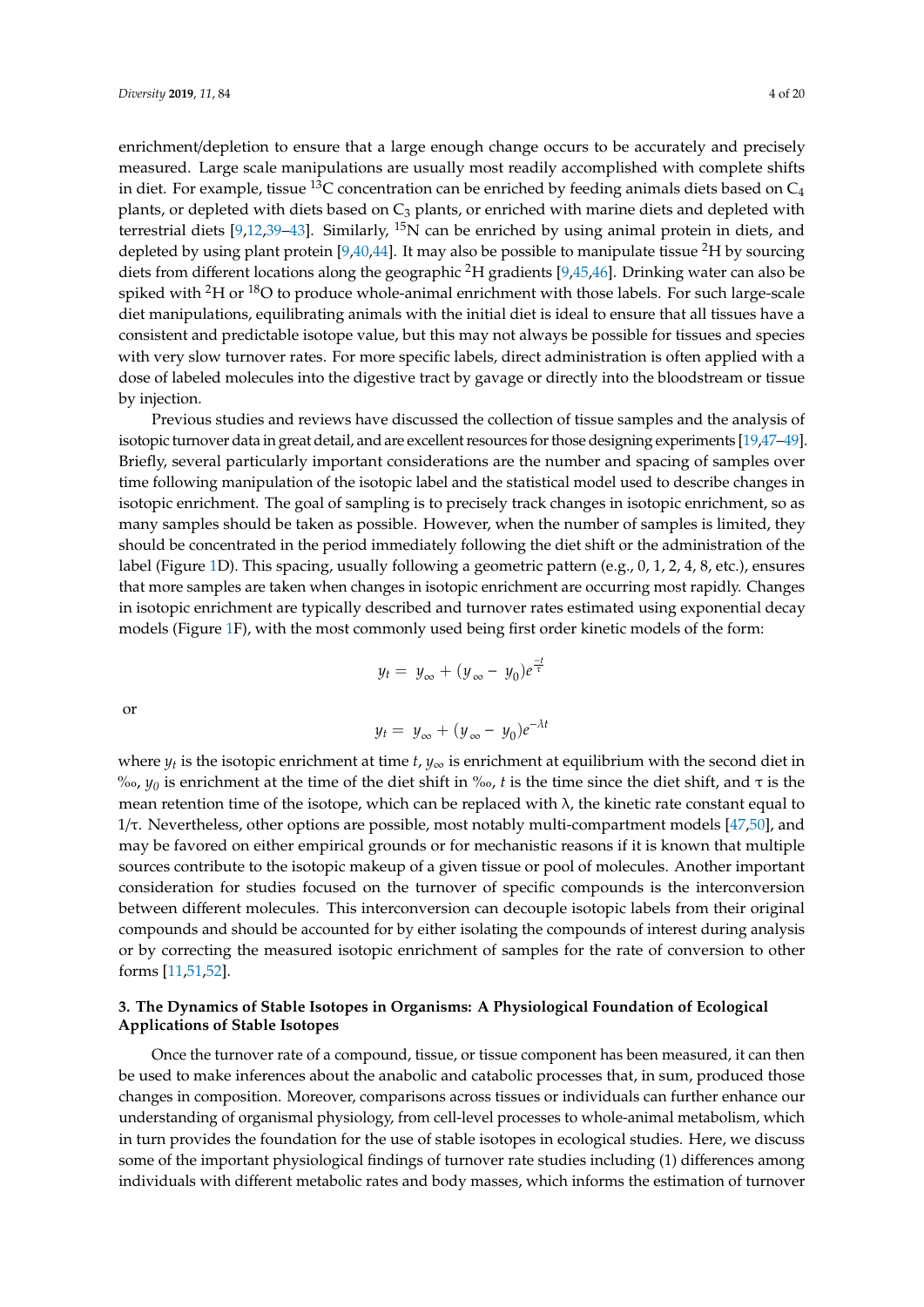rates by allometry, (2) repeatable differences among tissues, which underlie the use of isotopic clocks, and (3) the implications of turnover rates for nutrient supply and dietary requirements for nutrients and energy.

#### *3.1. Considerations for Isotopic Diet Reconstructions: Variation in Turnover Among Individuals*

From the early studies on isotopic turnover, the rate of energy metabolism was hypothesized to be a major determinant producing variation in tissue turnover rates across individuals [\[12,](#page-15-4)[39,](#page-16-6)[53\]](#page-16-17). The following thirty years of research on proteinaceous tissue, however, illustrate a slow and gradual shift away from the importance of quantitative metabolism (energy) to the hypothesis that the quality of metabolism (structural turnover) produces the variation among individuals. Three studies mark a turning point along that shift from quantity of energy to quality of structure, in that they performed experiments to test predictions based on the hypothesized positive association between energy metabolism and isotopic turnover in protein. The studies altered the energy use of birds through either the manipulation of ambient temperature [\[54,](#page-16-18)[55\]](#page-17-0) or flight exercise [\[55,](#page-17-0)[56\]](#page-17-1), and measured isotopic incorporation into blood (and other tissues in one study, [\[55\]](#page-17-0)). Despite clear expectations, all three studies confirmed that energy metabolism was not the primary driver of isotopic turnover. Carleton and Martinez del Rio [\[54\]](#page-16-18) first suggested that protein turnover rather than energy metabolism was the main driver of isotopic turnover. The evidence from these three studies revealed that the doubling of energy metabolism [\[54](#page-16-18)[,55\]](#page-17-0), as well as flying or not flying over extended time periods in a wind-tunnel [\[56\]](#page-17-1), did not alter blood isotope turnover in three different songbird species. Direct support for protein turnover affecting isotopic turnover came from diet-switch studies of a songbird [\[57\]](#page-17-2) and rats [\[58\]](#page-17-3). For example, yellow-vented bulbuls (*Pycnonotus xanthopygos*) fed a low-protein diet had slower rates of nitrogen incorporation into plasma and blood cells than birds fed a high-protein diet [\[57\]](#page-17-2). Comparable results were obtained on rats, for which the isotopic turnover of carbon and nitrogen for various organs increased by 20% and 30%, respectively, when fed a diet enriched with protein compared to a standard diet [\[58\]](#page-17-3). This evidence suggests that the rate of protein turnover rather than energy metabolism primarily determines the rate of lean tissue carbon turnover, although clearly more such studies on individuals with a broader variety of life histories are needed.

Although a consensus is forming that structural turnover rather than metabolic rate is the main driver of carbon isotope incorporation rates, there remains uncertainty, particularly for less studied isotopes, tissues, and taxa. Similar to the studies above, Storm-Suke et al. [\[59\]](#page-17-4) found no effect of metabolic rate on the turnover of <sup>2</sup>H in the red blood cells of Japanese quail (*Coturnix japonica*), but this remains one of the few studies to quantify deuterium turnover in animal tissue. In contrast, Colborne et al. [\[60\]](#page-17-5) found opposing responses of  $^{15}N$  and  $^{13}C$  turnover in response to elevated temperature (and therefore metabolic rate) in baitfish (emerald shiners, *Notropis atherinoides*), which could be attributed to the involvement of different metabolic pathways for carbon and nitrogen or to differences in metabolism between endotherms and ectotherms [\[61](#page-17-6)[–63\]](#page-17-7). Finally, studies of lipid turnover have observed effects of energy expenditure more regularly than those focused on protein [\[26,](#page-15-13)[64,](#page-17-8)[65\]](#page-17-9), suggesting that differences in the metabolism of macromolecules may entail different relationships with energy use. While these are all interesting patterns, they are the result of comparatively few studies and should be further investigated in the future.

Besides such variation in isotope turnover among individuals of the same body mass, the allometry of isotope turnover across body sizes, and therefore across species, seems evident although the range of species for which such turnover rates are available needs to be expanded. Establishing how turnover scales with body mass, its allometry, for many tissues would greatly expand our ability to predict isotope turnover for animals across a much broader range of body sizes, and then use this to better understand key aspects of their ecology (e.g., trophic position [\[66\]](#page-17-10)). Like so many other physiological and morphological features—including energy metabolism (for general review see [\[67,](#page-17-11)[68\]](#page-17-12))—isotopic turnover appears to be related to body mass. The allometry of isotopic turnover was first evaluated for avian whole blood [\[54\]](#page-16-18) and specifically for the cellular fraction of blood [\[69\]](#page-17-13). Subsequent meta-analyses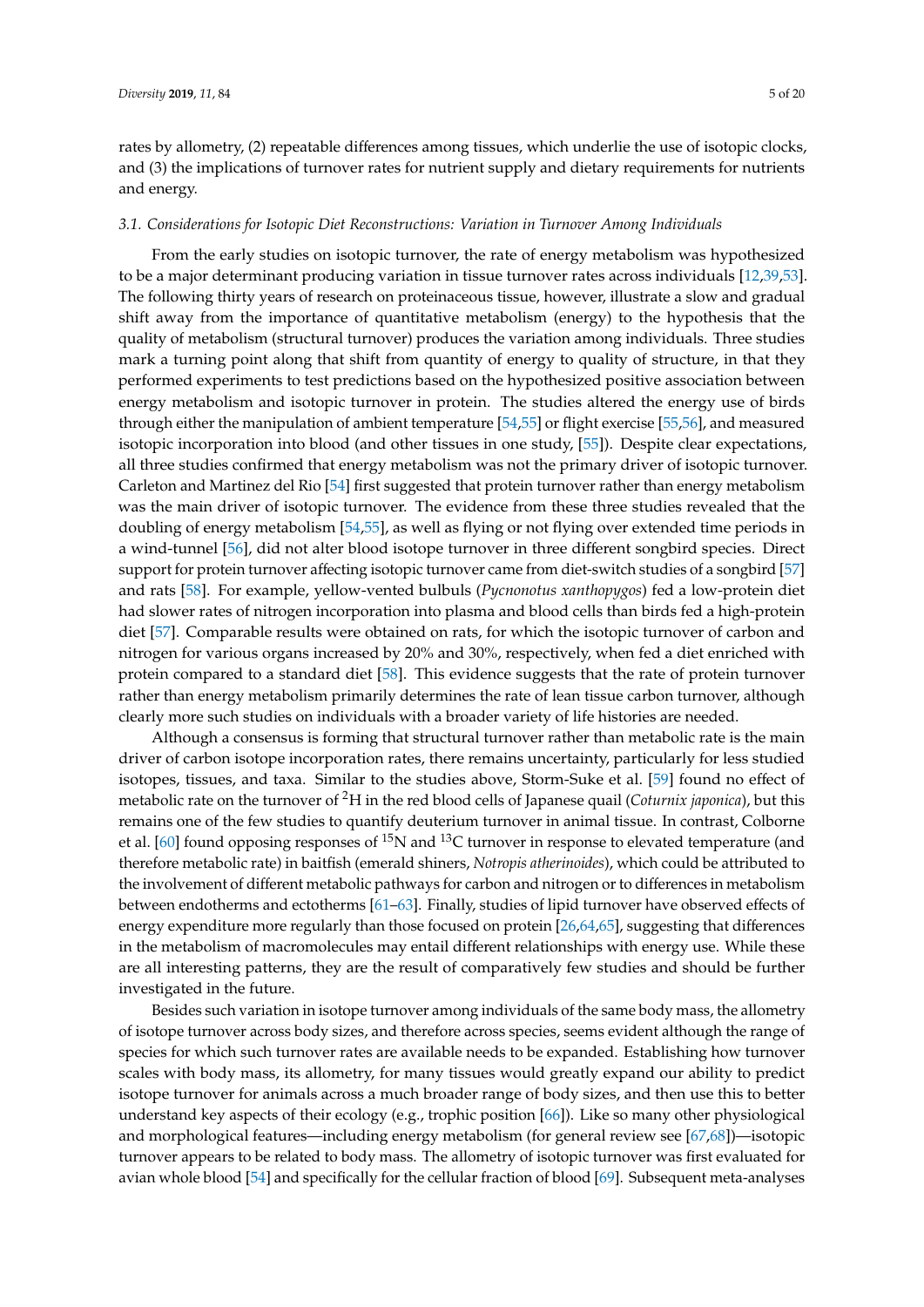provide estimates of isotopic incorporation rates at the level of the whole organism, for specific taxonomic groups and for specific organs [\[16](#page-15-6)[,17\]](#page-15-7). For example, Thomas and Crowther [\[16\]](#page-15-6) used body mass and body temperature to predict rates of isotopic incorporation into tissues of a broad suite of endotherms and ectotherms. They found that whole-animal and muscle turnover rate scaled with body mass to the power of -0.19. Vander Zanden and colleagues [\[17\]](#page-15-7) also found that turnover rates of many tissues across a variety of taxonomic groups scaled allometrically and discussed the implications of such allometry for ecological studies of food webs and trophic relationships. Empirical models such as these provide useful tools for estimating turnover rates for novel taxa. However, our current understanding of the allometry of isotopic turnover rates is far from complete and requires many more empirical studies of tissue turnover rate across a wider variety of species that differ broadly in body mass.

#### *3.2. The Physiological Basis of Isotopic Clocks: Variation in Turnover among Tissues*

Ecologists are often interested in determining the timing of shifts in resource (diet) use in relation to the phenology and availability of the resource. The isotopic value of a tissue, such as red blood cells and plasma, can be used to estimate the timing of these diet shifts, as a so-called 'isotopic clock', given certain conditions: (a) the turnover rate of the sampled tissue(s) (e.g., red blood cells, plasma) must be known, (b) resources must differ in their isotope value, (c) the resource shift should be relatively clean, meaning from one resource to another at a certain time, and (d) the timing of the tissue sampling must occur while carbon (or other elements) from the initial diet is still apparent in the tissue(s), and carbon from the new diet has adequate time to be incorporated [\[70\]](#page-17-14). Such conditions quite commonly occur, for example, in animals living in seasonal environments where seasonal changes in resources must be tracked by animals or the animals migrate to more benign environments with quite different resources. For example, yellow-rumped warblers (*Dendroica coronata*) that inhabit forests in the northern reaches of North America during the breeding season then migrate south to the coasts—those warblers that migrate to the east coast of North America feed almost exclusively on myrtle berries which have a uniquely negative carbon value (−28%), which is quite different from their summer resources [\[71\]](#page-17-15). If one knows the turnover rate of a given tissue(s), and resources differ in their isotopic composition, then the timing of the resource shift (or how long yellow-rumped warblers have been on the coast consuming myrtle berries) can be determined. Podlesak et al. [\[71\]](#page-17-15) non-destructively sampled blood, breath, feces, and feathers from many yellow-rumped warblers, and used the known differences in the turnover rate of these tissues to estimate within a few days the timing of each individual's arrival to coastal New England.

Very few studies have quantified the turnover rates of multiple tissues within the same individuals (for review see [\[69\]](#page-17-13)), but a few generalizations seem to be emerging. First, the differences in turnover between tissues (Figure [2A](#page-7-0)) are orders of magnitude larger than that caused by any whole-animal change in energy or protein metabolism. Second, although many more such studies are needed, the relative differences in turnover rate between organs seem consistent across at least the six species of birds that have been studied. Third, for those tissues that have been studied across a range of species of different body sizes, the turnover rate scales allometrically (see discussion in the previous section). Lastly, if such robust between-organ differences in turnover rate are confirmed with more studies, then this makes available quite a refined isotopic clock for estimating the timing of resource shifts in a wide variety of animals.

If energy metabolism does not explain the variation in turnover rate within a tissue, as discussed above, it seems also unlikely that energy expenditure explains variation between tissues within individuals. The few studies that have measured turnover rate in a variety of tissues confirm that turnover rate differences between tissues cannot be explained by variation in the energy expenditure of these tissues [\[72](#page-17-16)[,73\]](#page-17-17). Splanchic organs like the liver and small intestine appear to have fast rates of isotopic incorporation, while muscles have slow rates and internal organs like the gizzard, kidney and heart arrange themselves in between. It appears that some tissues like the brain, bone and skin pose some issues in that they are either extremely slow in turnover rates and thus do not reach asymptotes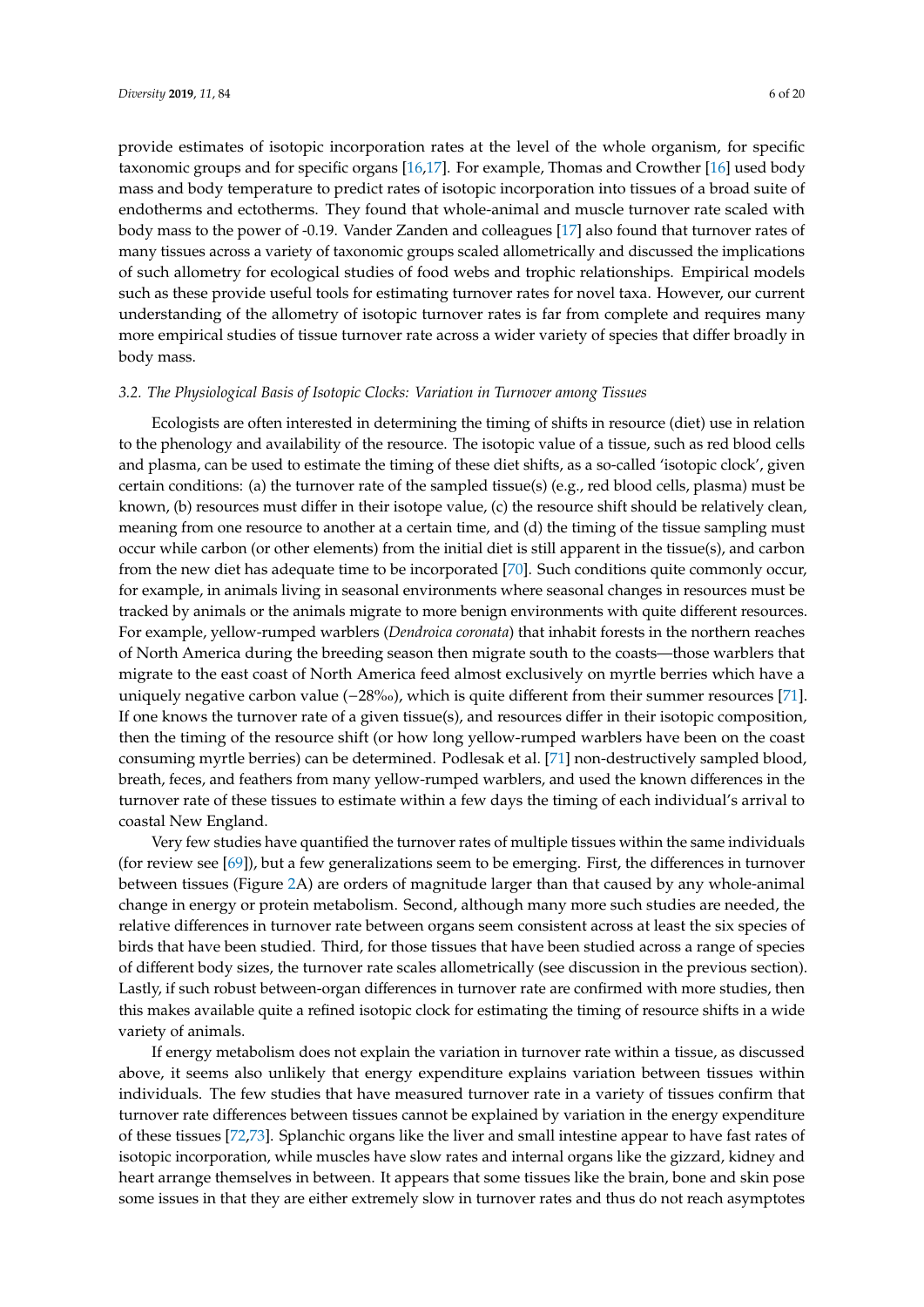in the respective studies, or the lack of fit is a result of large variation in the determinant of the isotopic incorporation [\[55,](#page-17-0)[69\]](#page-17-13). Protein synthesis and degradation of the respective organ more likely determine the rate of isotopic incorporation than the simple energy turnover of the respective organ, as demonstrated through dietary manipulations (see above and [\[57,](#page-17-2)[58,](#page-17-3)[73\]](#page-17-17)). Also, the study that employed *Diversity* **2019**, *11*, x FOR PEER REVIEW 7 of 20 manipulations of energy budget through both temperature manipulation and the manipulation of flight exercise with the goal to test for predicted associations between energy use and isotopic turnover (see section just above) sampled not only the blood but a variety of organs [55]. For example, flight and leg muscle represent tissues that undoubtedly differ in their use in response to thermoregulation or flight exercise, and thus their rate of energy transformation into physical work. However, flight muscle isotopic turnover did not differ between flight exercise treatment and control, a result comparable to that for the leg muscle, clearly not in use during flight. In contrast, temperature treatment resulted in differences in flight muscle carbon turnover, with faster turnover under cold treatment compared to warm temperature; leg muscle again revealed no difference. Flight muscle is the site for shivering thermogenesis, and thus a higher energy use for contraction since birds do not use uncoupling proteins. Energy use in an organ may thus still be linked to its turnover, but clearly this is not always the case. Energy are in an eigentinally and standard to its turnover, sate creating and to not unity still case.<br>The contributions of the different metabolic processes to the organ specific rate of isotopic turnover requires cleverly designed experiments that manipulate certain metabolic processes and determine requires cleverly designed experiments that manipulate certain metabolic processes and determine how this affects the turnover rate of multiple tissues. quies ex very aesigned experiments that manipulate certain includedne processes and acternity

<span id="page-7-0"></span>

**Figure 2.** Differences in carbon turnover among zebra finch tissues and their application to isotopic **Figure 2.** Differences in carbon turnover among zebra finch tissues and their application to isotopic clocks. The 13C half-lives of different tissues (**A**) are widely distributed over the course of a month, clocks. The <sup>13</sup>C half-lives of different tissues (**A**) are widely distributed over the course of a month, with 50% of liver phospholipids replaced in less than two days and 50% of leg muscle protein replaced with 50% of liver phospholipids replaced in less than two days and 50% of leg muscle protein replaced in twenty days. Differences in turnover among tissues leads, in turn, to differences in the amount of in twenty days. Differences in turnover among tissues leads, in turn, to differences in the amount of time required for tissue isotopic enrichment to reach equilibrium with current diet (**B**). Duration of time required for tissue isotopic enrichment to reach equilibrium with current diet (**B**). Duration of time required for ca. 95% of the carbon to be replaced (and hence be effectively in equilibrium with current diet) can be roughly estimated as 4.3 half-life in days (e.g., small intestine =  $4.3 \times 6$  days =  $26$  days). Inset (C) depicts an isotopic clock using liver and pectoral muscle turnover rates to estimate the timing of a hypothetical dietary shift from  $\delta^{13}C = -16.3\%$  to  $\delta^{13}C = -26.3\%$ . For example, a measured value of δ<sup>13</sup>C = -20.3‰ for both liver and pectoral muscles would indicate that a diet shift occurred 8–10 days ago. Data are from [\[26\]](#page-15-13), [\[69\]](#page-17-13), and unpublished data (Carter).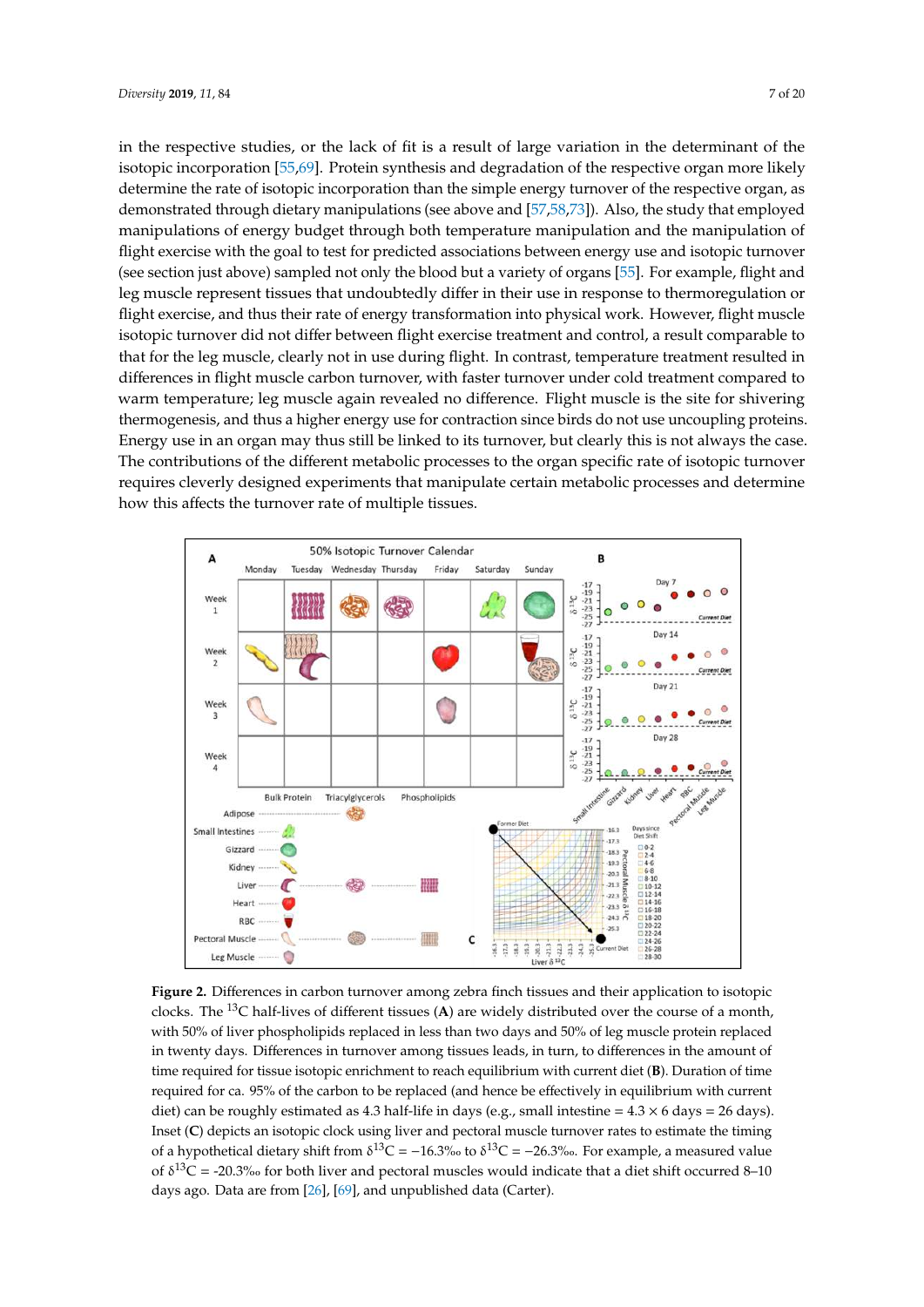#### *3.3. Turnover and Diet Requirements*

The isotopic turnover of a tissue in steady state involves both the removal of old molecules by catabolism, and their replacement with newer, isotopically distinct molecules [\[12](#page-15-4)[,39,](#page-16-6)[72\]](#page-17-16). Thus, estimates of catabolic turnover also represent the rate at which molecules need to be supplied to the tissue to maintain that steady state, which can then be used to make inferences about the supply of the compounds in question (Figure [3A](#page-8-0)). For example, estimates of lean tissue turnover are also the complement in question (1-gland cas). The channels of the massive that the supply of the supply expenditure and representative of the rate of protein synthesis, which is in turn related to energy expenditure and minimum rates of non-essential amino acid synthesis and the dietary intake of essential amino acids [\[74,](#page-17-18)[75\]](#page-17-19). Studies that thoroughly consider the implications of turnover rates for energetic and nutritional status are relatively uncommon, but several have pursued and demonstrated the utility of this method. For example, Mizrahy et al. [\[76\]](#page-17-20) used the protein turnover rates estimated by Bauchinger and McWilliams [69] to calculate the rate of protein synthesis, and therefore the minimum amount of energy required to rebuild lean tissue after a fast that simulated in-flight starvation in blackcaps (Sylvia atricapilla). The contrast between that minimum requirement and the birds' actual intake of energy then informed their conclusion that water availability influenced the recovery of tissues after the fast by affecting digestive efficiency. the compounds in question (Figure 3A). For example, example, example, experience  $\frac{1}{2}$  international theories of energy then informed the recovery of  $\frac{1}{2}$  in  $\frac{1}{2}$  in  $\frac{1}{2}$  in  $\frac{1}{2}$  in  $\frac{1}{2}$  in  $\frac{1}{2}$  in  $\frac{1}{2}$  in  $\frac{1}{2}$  in  $\frac{1}{2}$  in  $\frac{1}{2}$  in  $\frac{1}{2}$  in  $\frac{1$ 

<span id="page-8-0"></span>

**Figure 3.** Schematic illustrations of the influence of turnover on nutritional state and isotopic **Figure 3.** Schematic illustrations of the influence of turnover on nutritional state and isotopic reconstructions of nutritional status. The balance between whole-body catabolic turnover rate reconstructions of nutritional status. The balance between whole-body catabolic turnover rate (summed<br>.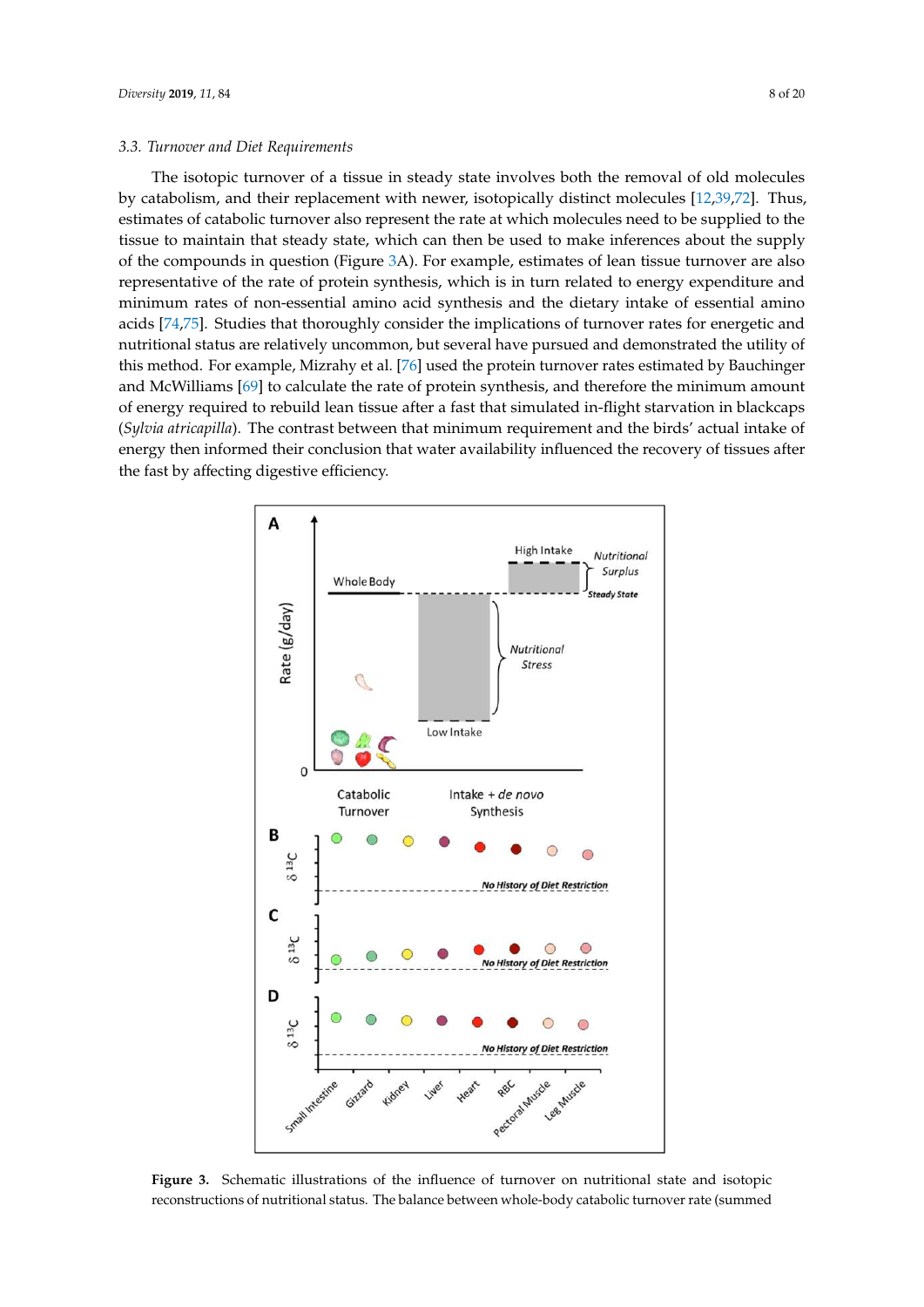from individual tissue turnover rates denoted by tissue icons) and the rate of dietary intake, along with *de novo* synthesis, can be used to assess an individual's nutritional status (**A**), with low intake leading to nutritional stress and high intake leading to a nutritional surplus. Differences in turnover rates among tissues lead to differing patterns of isotopic signatures in response to diet restriction (**B**–**D**). Dotted lines in each panel are estimates of  $\delta^{13}C$  of tissues if no diet restriction occurred and birds were in complete equilibrium with diet. Pictured are hypothetical differences in zebra finch tissue  $\delta^{13}C$ following four weeks of diet restriction (**B**), a subsequent two weeks of *ad libitum* feeding (**C**), and a final week of diet restriction (**D**), assuming <sup>13</sup>C enrichment during diet restriction. Relative differences in  $\delta^{13}$ C between tissues in the same individual(s) are indicative of diet restriction and its timing, given certain assumptions about the equilibrium with diet.

A second example is the study by Carter et al. [\[65\]](#page-17-9), which estimated the turnover rates of fatty acids in the membranes and lipid droplets of zebra finch (*Taeniopygia guttata*) pectoralis muscle. Certain polyunsaturated fatty acids (PUFAs) are essential or conditionally essential nutrients for vertebrates [\[77](#page-17-21)[–79\]](#page-18-0), so Carter et al. were then able to calculate minimum daily requirements for the essential n6 fatty acid linoleic acid, as well as minimum dietary concentrations. Although estimated requirements were higher on a per gram basis than for larger animals, the authors were able to conclude that many of the dietary items that wild songbirds encounter would meet those minimum levels. In contrast, the very slow turnover of the long-chain PUFAs arachidonic acid and docosahexaenoic acid led Carter et al. to conclude that very low dietary concentrations were required to maintain a steady composition of these functionally important fatty acids.

A final example is a 2016 study by Salini et al. [\[80\]](#page-18-1), who measured the turnover of fatty acids in barramundi (asian seabass; *Lates calcarifer*). This study similarly found very low rates of turnover for long-chain PUFAs with correspondingly low maintenance requirements and concluded that the demand for these fatty acids was largely driven by deposition in tissues. Because deposition depends on growth, the authors also concluded that dietary requirements would be highest in younger, faster growing individuals. Although the scope of these studies does not extend to a comprehensive range of tissue components and dietary nutrients, they do effectively demonstrate the utility of turnover rates for understanding the digestive physiology and nutrition of animals.

#### **4. The Use and Importance of Turnover Data for Isotopic Studies of Ecology and Nutrition**

Stable isotope analysis has become a vital tool for studies seeking to characterize the diets of animals and the timing of diet shifts, and subsequently to use that data to infer the structure of ecological communities [\[1](#page-14-0)[,81](#page-18-2)[–84\]](#page-18-3). However, the successful use of stable isotopes in these applications depends on full consideration of the physiology that underlies the incorporation of isotopes into tissues, represented in measurements of turnover rates of compounds or tissues. Here, we discuss the influence of turnover rate measurements on diet reconstructions, isotopic clocks, and assessments of nutritional status in stable isotope studies.

#### *4.1. Reconstructing Diets from Isotopic Signatures*

Perhaps the most common use of stable isotope analysis in ecology is to identify the dietary items and the proportions in which they are consumed and assimilated by animals. Such diet reconstructions require that potential dietary items possess distinct isotopic signatures, whose influence on tissue isotope values can then be disentangled with Bayesian mixing models [\[2,](#page-14-4)[7](#page-14-3)[,85](#page-18-4)[–87\]](#page-18-5). These or related statistical methods are necessary to account for uncertainty in the isotopic signatures and discrimination factors used as the basis for diet reconstructions. Differences in the isotopic signature of dietary items require differences in isotopic fractionation, which can result from physical processes (e.g., geographic <sup>2</sup>H gradients) [\[9](#page-15-1)[,45,](#page-16-10)[46,](#page-16-11)[88\]](#page-18-6), metabolic pathways (e.g., C<sub>3</sub> vs. C<sub>4</sub> plant δ<sup>13</sup>C) [\[9,](#page-15-1)[12](#page-15-4)[,43\]](#page-16-7), trophic level (e.g., plant vs. consumer δ<sup>15</sup>N) [\[9,](#page-15-1)[40,](#page-16-8)[44\]](#page-16-9), or biome (e.g., marine vs. terrestrial δ<sup>13</sup>C and δ<sup>15</sup>N) [9,[40–](#page-16-8)[42\]](#page-16-19). Once diet has been established, that information can then be used to answer a wide range of ecological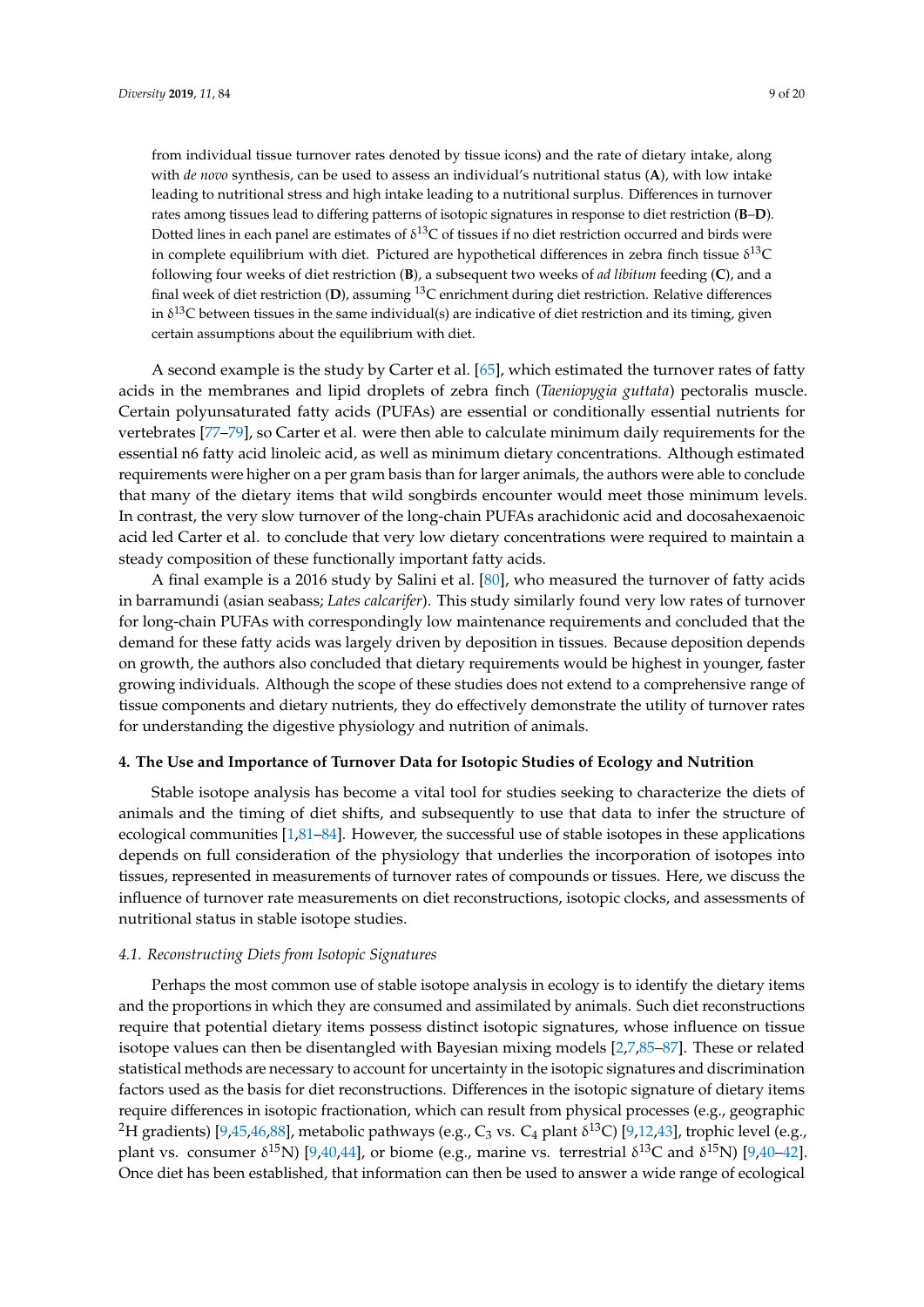questions, including what resources are used by different species [\[13,](#page-15-16)[89](#page-18-7)[–91\]](#page-18-8), where individuals move to acquire those resources [\[92](#page-18-9)[–95\]](#page-18-10), how energy and nutrients move among trophic levels [\[34](#page-16-20)[,35](#page-16-3)[,96](#page-18-11)[,97\]](#page-18-12), and how communities and biomes are linked by the flow of energy and nutrients [\[42,](#page-16-19)[98–](#page-18-13)[100\]](#page-19-0). The diversity and novelty of these applications contribute to the great popularity of stable isotope-based diet reconstruction methods.

However, the isotopic signature of tissues changes over time following diet shifts (Figure [2B](#page-7-0)), and differences in turnover among tissues and individuals mean that different samples may integrate the effect of diet over shorter or longer periods of time [\[1](#page-14-0)[,15](#page-15-5)[,47\]](#page-16-12). Integrated isotopic signatures impede the estimation of diet for a specific time point, while variability among samples can reduce the precision of diet reconstructions. The most common way to account for these changes in composition over time is to assume that the sampled tissues are in equilibrium with the diet and so consequently there are no changes over time to disrupt diet reconstruction [\[16](#page-15-6)[,17\]](#page-15-7). It is critical for the reliability of dietary studies that these assumptions be validated, ideally with actual estimates of turnover rates in the study species, but with estimates from similar species or inferred by allometry if species-specific estimates are unavailable and impractical to obtain. It is particularly useful to consider the turnover rates of tissues in the focal species during the design phase of the study, as samples can then be chosen to represent diet at different time points in the past [\[1,](#page-14-0)[47,](#page-16-12)[101,](#page-19-1)[102\]](#page-19-2). Tissues with fast turnover rates (e.g., plasma, liver) will represent the short-term diet whereas tissues with slow turnover rates (e.g., muscle, bone) will be more influenced by long-term diet, and inert tissues (e.g., hair, feather) will represent diet during the period when they were grown. Thus, considering the turnover rates of animal tissues not only improves the quality of diet reconstructions, but also expands the questions to which stable isotope analyses can be applied.

A few interesting examples will illustrate how the knowledge of turnover rates of different tissues from the same individuals helps to document resource use over time in animals. A recent study by Marques et al. [\[103\]](#page-19-3) used stable isotope analysis of liver, muscle, and feather samples to reconstruct the diets of magellanic penguins (*Spheniscus magellanicus*) at several points throughout their annual cycle. Overall, they found a high reliance on the Argentine anchovy (*Engraulis anchoita*), but they also were able to reveal interesting changes over the course of the annual cycle and differences among adults and juveniles. Specifically, anchovy consumption was highest during the migratory/early wintering period, as indicated by muscle, but diets were more diverse in mid and late winter, as indicated by the liver, with notable consumption of silverside (*Odontesthes argentinensis*) and São Paulo squid (*Doryteuthis sanpaulensis*). Similarly, diet during the nestling/post-breeding period, as indicated by feathers, was also more diverse, with substantial contributions by the white shrimp (*Peisos petrunkevitchi*). Interestingly, diets diverged between adults and juveniles the least during the migratory/early wintering period, suggesting that adults use different resources compared to juveniles, except when dietary options are limited. This result again highlights the importance of the Argentine anchovy, their primary food source during that period, to magellanic penguins.

A second example of the effective selection of tissues on the basis of turnover is the recent study by Gómez et al. [\[104\]](#page-19-4), in which they estimated changes in the trophic position of a migratory songbird, the gray-cheeked thrush (*Catharus minimus*), over its annual cycle. The authors collected whole-blood samples to represent diet shortly preceding capture during spring migration, claw samples to represent diet on wintering grounds, and feather samples to represent diet during the post-breeding period. By doing so, they were able to demonstrate that trophic level was lowest during spring migration, slightly higher on wintering grounds, and highest in the post-breeding period, which indicates a heavy reliance on fruits as opposed to insects during migration and a reversed trend on breeding grounds. This study was also notable for its use of compound-specific amino acid analysis to expand their ability to discriminate among dietary items, although without measurements of amino acid turnover it is unclear whether these reconstructions match the time frame assumed based on bulk-protein analysis. Nevertheless, both this and the previous study demonstrate the benefits of considering turnover during the design phase of stable isotope diet studies.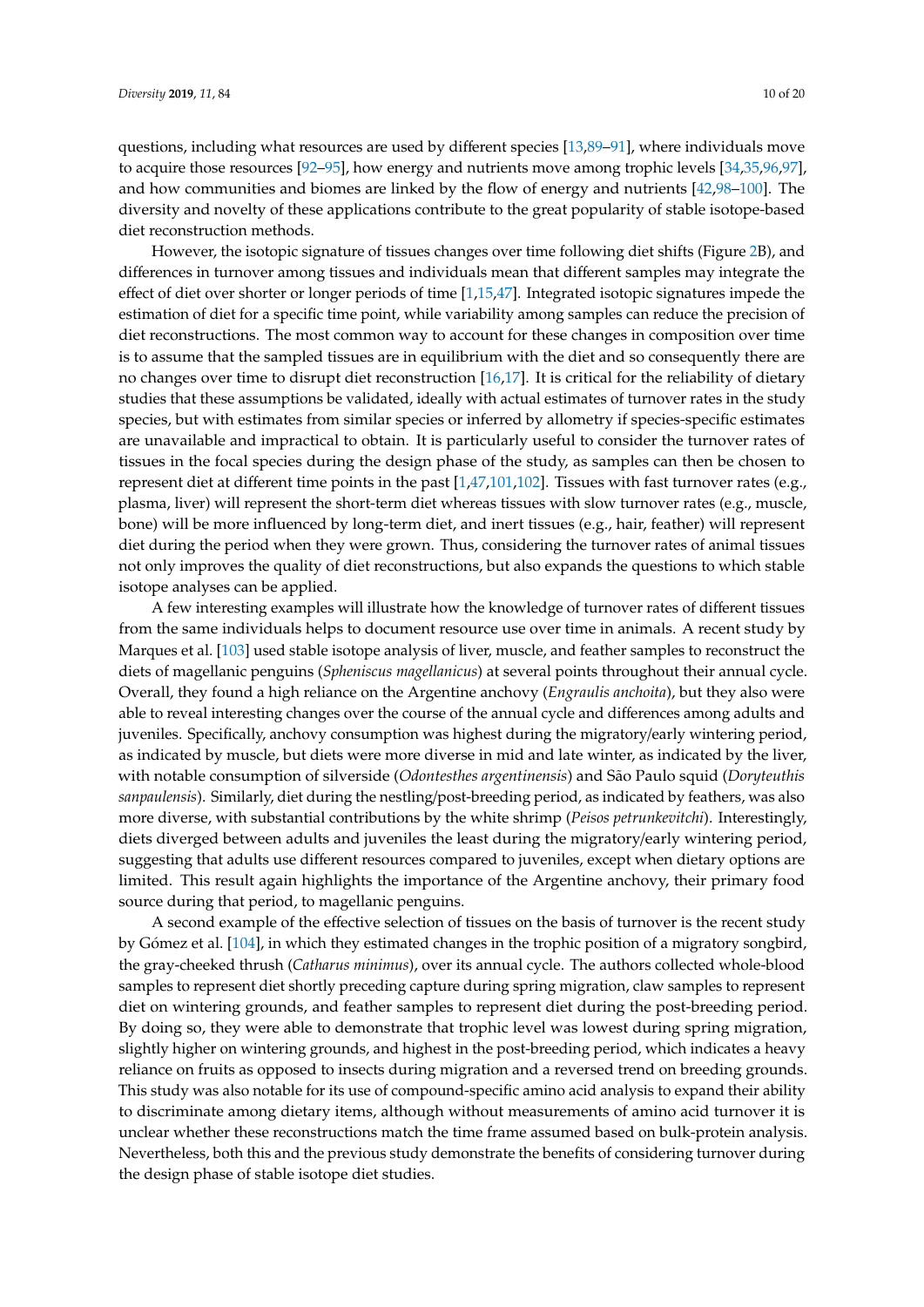Alternately, in some circumstances it may be possible to use turnover rates to account for incomplete equilibration by algorithmically adjusting measurements of isotopic enrichment [\[23,](#page-15-10)[105\]](#page-19-5) or by applying corrections to the discrimination factors used to estimate diet [\[106–](#page-19-6)[108\]](#page-19-7). However, this approach is computationally intensive and used infrequently. Meanwhile, many studies do not explicitly address the assumptions about turnover that underlie stable isotope-based diet reconstructions. In many cases, this omission may result from a lack of species and tissue-specific estimates of turnover and, until recently, the lack of broadly applicable empirical models for estimating turnover rates, such as those in [\[16\]](#page-15-6). Oftentimes, practical considerations also lead studies to focus on easily collected tissues like blood, hair, or feather, and to reconstruct diets using only one or a small set of tissues. In spite of these limitations, the consideration of turnover remains a critical part of diet reconstruction with stable isotopes, and should be carefully considered by future studies.

#### *4.2. Pinpointing Dietary Shifts with Isotopic Clocks*

When the isotopic composition of the diets for a given species is known, reliable differences in turnover between tissues, compounds, and isotopes can then be used to construct isotopic clocks that can then be used to calculate the timing of diet shifts (Figure [2A](#page-7-0)) [\[69,](#page-17-13)[109](#page-19-8)[–111\]](#page-19-9). The timing of diet shifts is, in turn, immensely valuable for reconstructing the movement and feeding behavior of individual animals. Assuming that turnover was estimated using a standard first-order kinetic equation (see above), it is simple to rearrange the equation to use the data from a single tissue to calculate the time since the diet shift. This rearranged equation takes the form:

$$
t_{est} = -\tau \times \ln \frac{(y_t - y_{\infty})}{(y_0 - y_{\infty})}
$$

where  $t_{est}$  is the estimated time elapsed since the diet shift,  $\tau$  is the mean retention time of the tissue or compound,  $y_t$  is the isotopic enrichment of the tissue at the time of measurement,  $y_0$  is the enrichment at equilibrium with the initial diet, and *y*∞ is the enrichment at equilibrium with the second diet. To produce more precise estimates of the time since the diet shift, estimates from different tissues can be averaged (Figure [2C](#page-7-0)) or different equations can be derived to directly incorporate data from multiple tissues [\[109\]](#page-19-8). Isotopic enrichment data for multiple tissues can also be used more generally to place the timing of a dietary shift by finding the tissue with the fastest turnover that is not at equilibrium with the current diet (Figure [2B](#page-7-0)).

With the recent development of empirical allometric models to estimate turnover rates for novel taxa [\[16\]](#page-15-6), as well as the increasing number of studies that have experimentally measured turnover, isotopic clocks are becoming much more widely applicable. However, they remain most applicable to species that consume resources from a range of discrete habitats or have regular shifts in their diets, particularly species that migrate between isotopically distinct habitats or exploit seasonally available resources. For example, Moore et al. [\[112\]](#page-19-10) used a combination of carbon and sulfur isotopic clocks to estimate the minimum amount of time that juvenile pacific salmon spent in an estuary situated between their freshwater spawning grounds and marine habitats where they spend the bulk of their life. By doing so, they demonstrated that salmon do use estuaries as stopover sites along their downstream migration and can accumulate substantial growth there, although the importance varied among species with chinook (*Oncorhynchus tschawytscha*) and pink salmon (*O*. *gorbuscha*) remaining the longest. The authors were also able to infer the existence of a unique estuarine fry life history stage in coho salmon (*O. kisutch*), based on the observation of a negative relationship between time spent in the estuary and body size. Finally, Moore et al. used a combination of isotopic clocks and genetic stock assessment to demonstrate population-specific differences in the use of estuaries by sockeye salmon (*O*. *nerka*), indicating within-species divergence in migratory strategies.

A similar example is a recent study by Catry et al. [\[113\]](#page-19-11), in which they estimated the stopover lengths of a migratory shorebird, the dunlin (*Calidris alpina*), in the Tagus estuary of Portugal. In this case, they used carbon and nitrogen clocks for plasma and red blood cells to estimate the time since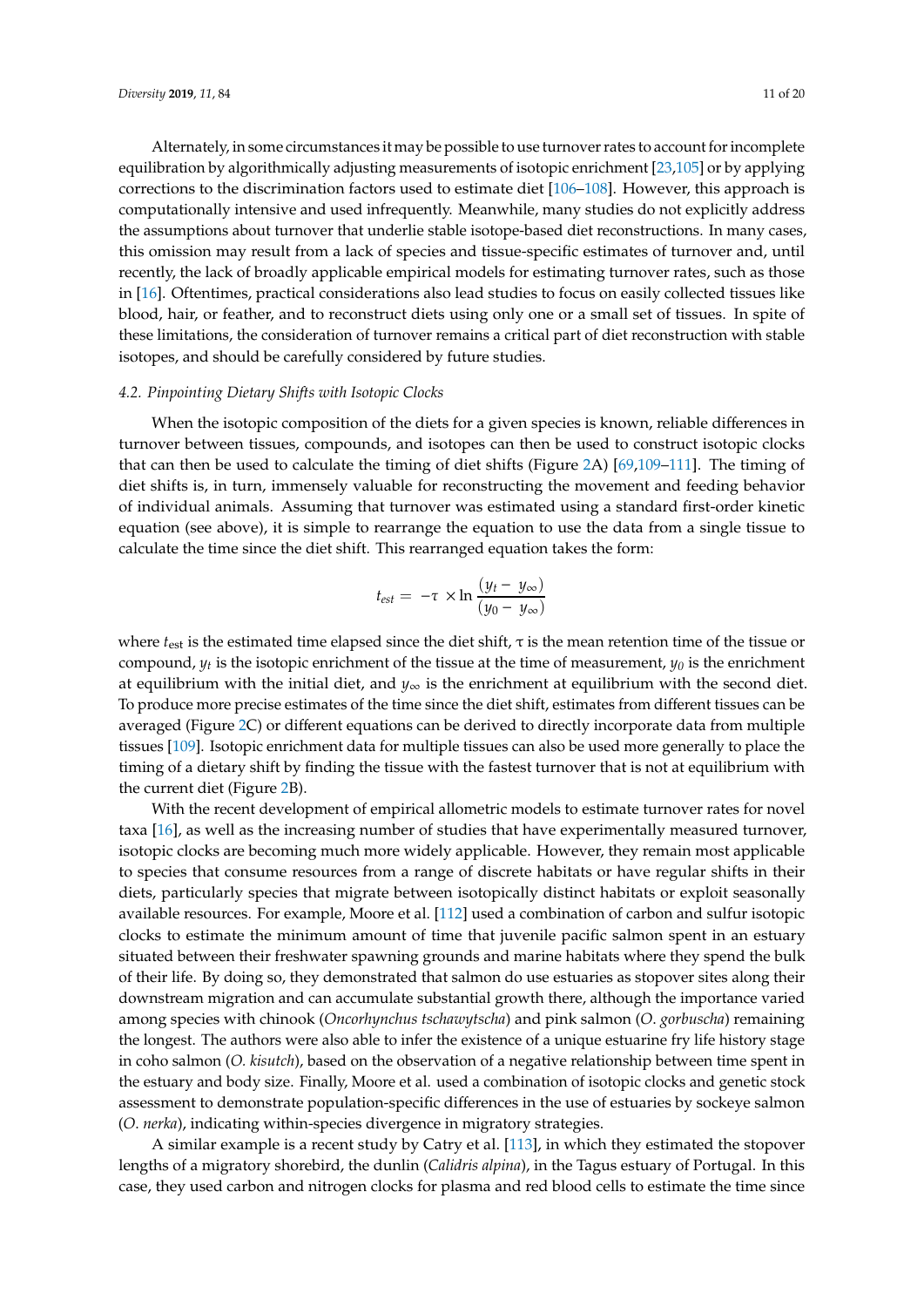arrival at the stopover site, and linked the time since arrival to stopover length with a simulation approach. Using this method, Catry et al. estimated that dunlin spent an average of 7.5 days in the Tagus estuary during their spring migration from Mauritania to Iceland. Additionally, by combining this estimate of stopover duration with the ratio of migratory to wintering individuals in the estuary, and also with counts of the total number of dunlin on each day of the migratory period, the authors were able to estimate the total population of migratory individuals that used that stopover site. The resulting estimate of ~30,000 birds suggests that at least 4% of that population of dunlin uses this one site, which is key information for linking the migratory ecology of this species with conservation action.

A final example of the utility of isotopic clocks is a study conducted by Boggie et al. [\[114\]](#page-19-12), in which the authors both estimated the timing of arrival by migratory sandhill cranes (*Antigone canadensis*) on wintering grounds in the Middle Rio Grande valley of New Mexico and their use of anthropogenic subsidies there. Using carbon isotopic clocks for liver and muscle, the authors estimated that, on average, this population of cranes arrived on the wintering grounds in early November and subsequently relied on corn grown on state and federal lands for approximately 60% of their diet, resources that would otherwise likely be acquired by foraging on agricultural land. Results such as these are essential to guide the actions taken by state and federal agencies to most efficiently manage wildlife populations and reduce human–wildlife conflicts. More broadly, this and the previous studies demonstrate the value of isotopic clocks for estimating the timing of animal movements and diet shifts, which can then be applied to answer a wide array of ecological questions.

#### *4.3. Inferring Past and Present Nutritional Status from Turnover and Isotopic Signatures*

Nutrition is a key aspect of animal ecology, both as a motivational force guiding the behavior of individuals and as a link between habitat and behavior, individual fitness, and corresponding population-level effects. Correspondingly, assessments of the nutritional status of individuals are an important element of a wide range of ecological studies. Several methods have been developed that use stable isotopes to assess the nutritional status of animals, each with important connections to the turnover rates of isotopes.

First, there are methods that directly use turnover rates to estimate nutritional status. As described above, the catabolism and anabolism of tissue are balanced in animals at steady state, and so measurements of catabolic turnover in such animals are directly related to the supply of replacement molecules and minimum dietary requirements in the case of essential nutrients. A comparison of requirements with the actual intake of nutrients can therefore be used to assess the nutritional status of animals for whom turnover rates have been measured (Figure [3A](#page-8-0)). A related approach involves measuring the turnover of a stable isotope-labeled tracer as well as the overall balance of the tracer compound in the tissue of interest [\[115,](#page-19-13)[116\]](#page-19-14). In this method, the disappearance of the tracer represents the rate of catabolism of the tissue containing the tracer compound, whereas the sum of the breakdown and the total balance represents the rate of tissue synthesis. Nutritional stress can then be inferred from higher rates of catabolism and lower rates of synthesis, and nutritional satiety can be inferred from balanced rates of catabolism and synthesis.

Alternately, it is possible to assess nutritional status by its effect on the isotopic composition of tissues. Food deprivation, in particular, typically results in elevated  $\delta^{15}N$  values in tissues, due to the preferential retention of the heavier isotope during repeated de- and trans- amination of amino acids [\[117–](#page-19-15)[122\]](#page-20-0). Fasting also seems to be related to changes in the  $\delta^{13}C$  enrichment, but the observed effects have been much less consistent, with elevated δ <sup>13</sup>C in chicken (*Gallus gallus*) hemoglobin [\[123\]](#page-20-1) and bonobo (*Pan paniscus*) urine [\[118\]](#page-19-16), but mixed results in human hair [\[119](#page-19-17)[,122\]](#page-20-0), and no effect on the muscle or liver in ross' geese (*Chen rossii*) [\[117\]](#page-19-15). Isotopic niche size is also related to nutritional status, typically expanding when animals encounter stressful environments such as limited resource availability, and retracting in benign environments [\[120](#page-19-18)[,121](#page-19-19)[,124\]](#page-20-2). For example, Karlson et al. [\[125\]](#page-20-3) demonstrated that nutritional stress, parasite infestation, and toxin contamination all resulted in larger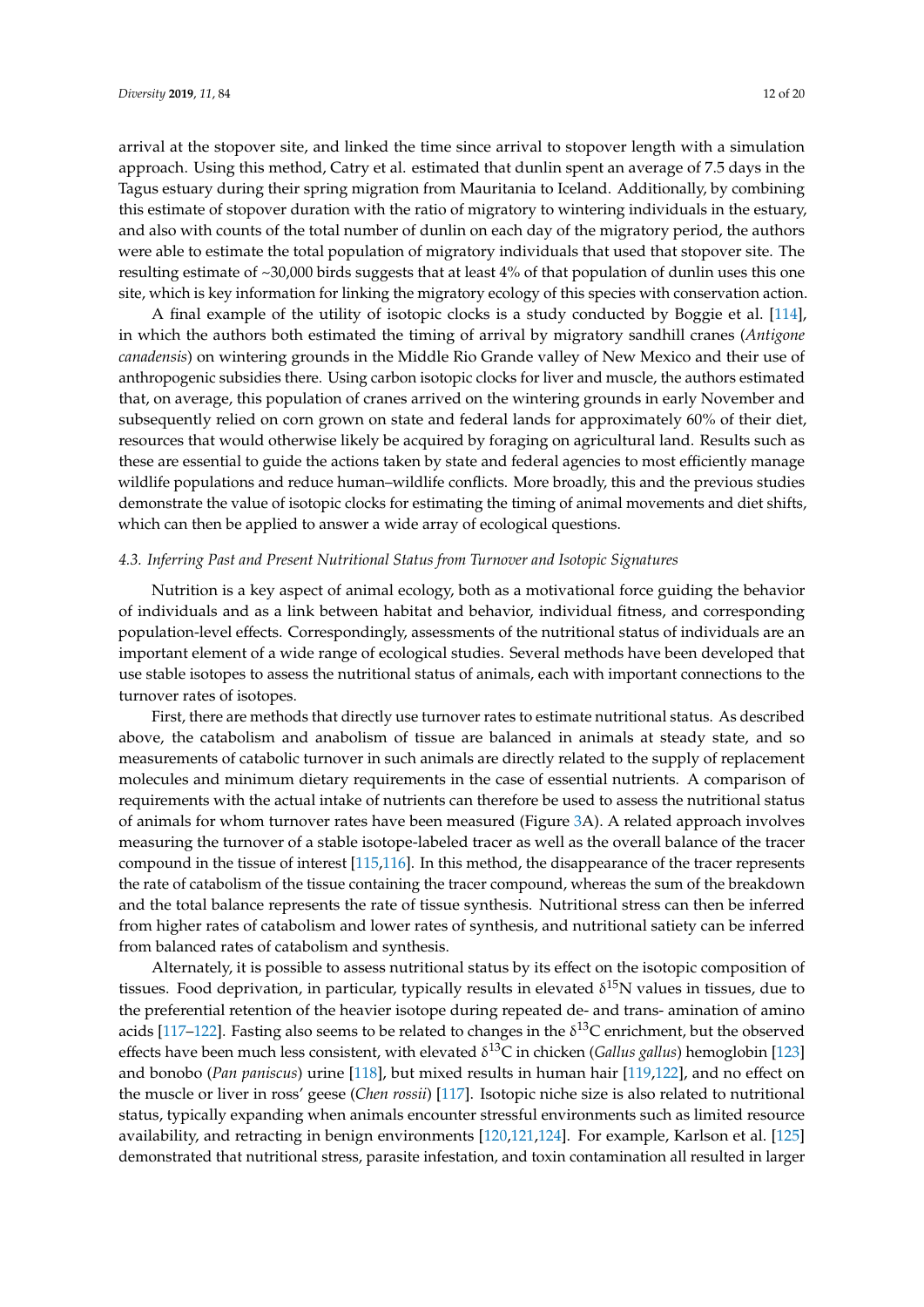carbon–nitrogen isotope niches in the marine amphipod *Monoporeia a*ffi*nis*, with nutritional stress producing the largest absolute change in isotopic niche space.

As with diet reconstructions, the use of isotopic signatures and niche space to assess nutritional status is facilitated by the consideration of the turnover rates of sampled tissues (Figure [3B](#page-8-0)). Specifically, the estimated timing of a period of nutritional stress will depend on the turnover rate of the sampled tissue, and estimates of turnover are necessary to test assumptions about timing and effectively design sampling protocols. Furthermore, studies that incorporate cross-tissue comparisons will usually be able to more accurately reconstruct timelines of nutritional state in their study taxa. However, most work linking isotopes and nutritional state, both methods directly incorporating and indirectly considering turnover, have thus far focused on humans (e.g., [\[116](#page-19-14)[,120](#page-19-18)[,121\]](#page-19-19)), and so further development of these methods is likely necessary before they can be readily applied to a wide range of wild species and natural contexts.

#### **5. The Future of Isotopic Turnover**

Thus far, we have described the process and importance of estimating turnover rates for ecological studies that make use of stable isotope-based techniques. Below we briefly outline some of the future opportunities and challenges that isotopic turnover studies may face, including developing a more detailed mechanistic understanding of isotopic turnover, integrating isotope clock information about resource use with the direct tracking of movements, and adapting turnover-based methods in nutrition for use on wildlife.

#### *5.1. What Mechanisms Drive the Turnover of Isotopes?*

In the sections above we discussed how understanding variation in turnover rates among tissues, individuals, and species allows for more exact and effective diet reconstructions and isotopic clocks. It follows that a more precise knowledge of the mechanisms that contribute to such variation can further refine these ecological methods. Developing mechanistic models of turnover will be a particularly important step towards understanding the allometry of turnover and improving predictions of turnover rates derived from empirical models in novel taxa, thereby broadening their application to ecological studies. As we have described, there is already evidence suggesting that protein synthesis and degradation, rather than metabolic rate, are key mechanisms driving the turnover of non-lipid tissue components. Thus, while more studies are needed to verify this relationship, another important follow-up step is to integrate the knowledge of the regulation of protein synthesis with turnover rates. Specific topics of interest include 1) the links between isotopic and cellular or organelle turnover, perhaps contributing to rhythmic cycles of isotopic turnover or differences among tissues, 2) the relationship between the synthesis of specific proteins and isotopic turnover, and 3) the influence of dietary availability and the cycling of amino acids among tissues on isotopic turnover. Moving forward, it will also be important to ask similar questions about the turnover of other tissue components, particularly lipids, which may have different relationships with metabolism or among tissues than those of protein.

#### *5.2. How Can Turnover Be Integrated with Tracking Technologies?*

In recent years there have been tremendous advances in the number and sophistication of tracking technologies available to ecologists [\[126,](#page-20-4)[127\]](#page-20-5). Since one of the major ecological applications of stable isotopes is for tracking the location and timing of animal movements, there is an excellent opportunity to cross-validate the results of these methods. A particularly important step is to test the precision of estimates of departure and arrival times estimated from stable isotope enrichment data with isotopic clocks. Moreover, by pairing movement histories with isotope data it may be possible to assess the effect of fasting and exercise on stable isotope signatures in a natural context. The combination of these effects with a greater mechanistic understanding of turnover could greatly refine stable isotope methods. Meanwhile, the ability to pair stable isotope data with movement data creates the possibility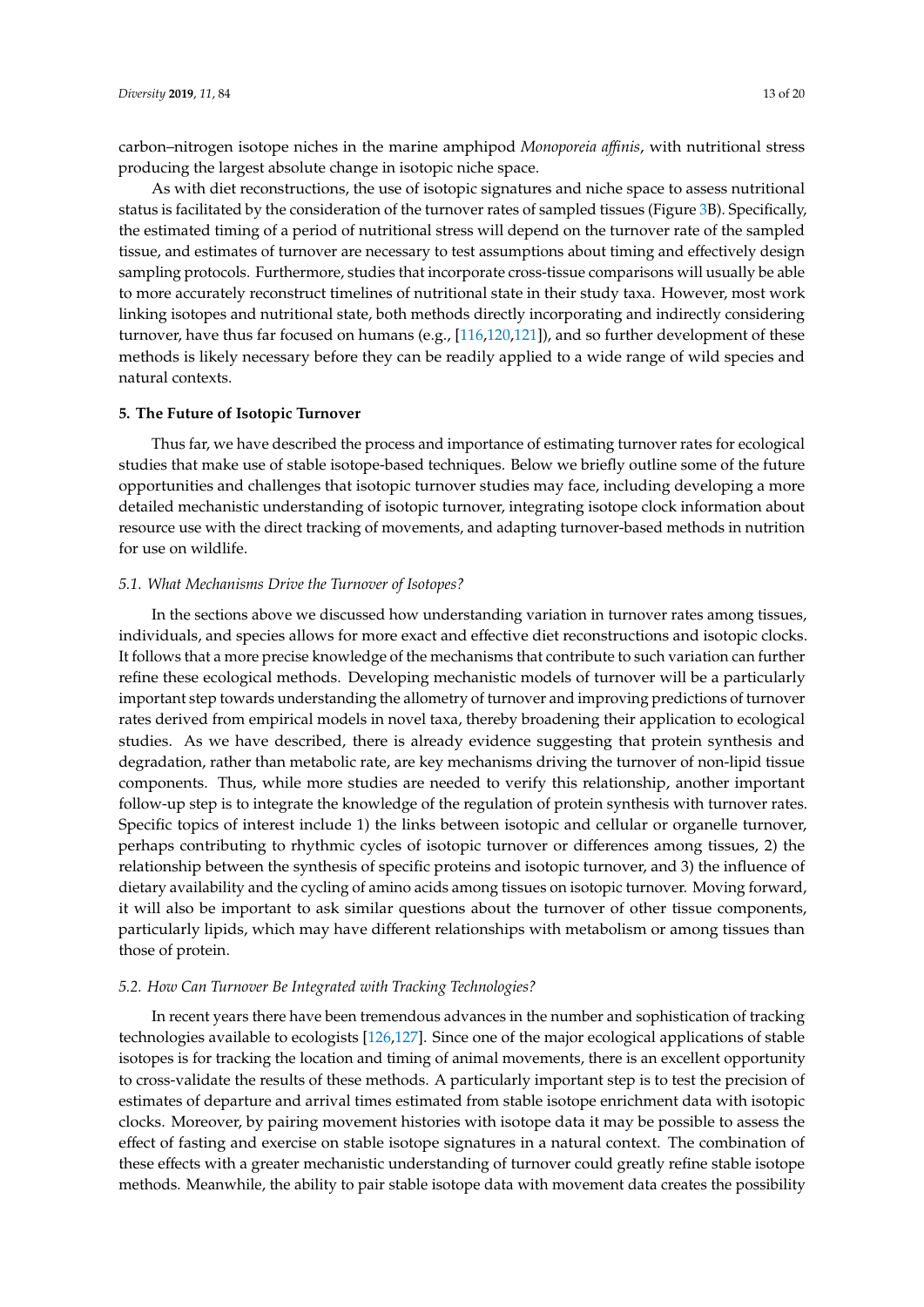of more detailed analyses of resource use during large scale movements, such as diet selection at migratory stopover sites. These finer details are likely to be an important supplement to data collected from coarser tracking technologies, such as light-level geolocators, and may provide new insights into the motivations for animal movements.

#### *5.3. How Can Turnover Inform Wildlife Nutrition Studies?*

As we discussed above, methods that link isotopic turnover to diet requirements and nutritional state, or methods that infer past nutritional stress from isotopic signatures, have mostly been pursued in human contexts and will require some development before they can be reliably used to study the nutrition of wild animals. At a minimum, turnover rates of multiple tissues will need to be estimated and the isotopic signatures of nutritional stress will need to be established with greater confidence for a wider range of species. Subsequently, it will be necessary to empirically test the predictions for nutritional time series based on differences in turnover among tissues. As with ecological stable isotope methods, this process will be facilitated by a more detailed, mechanistic understanding of the drivers of turnover, which may elucidate any differences among tissues, individuals, and species. In addition to general mechanisms driving turnover, it will be important to clarify mechanisms specific to nutritional stress such as changes in routing and rates of de novo synthesis of tissue components. Investment in such challenges will further improve stable isotope-based assessments of nutritional state and history in ecological studies, thereby expanding our understanding of the motivations and success of animals.

**Author Contributions:** W.A.C. and S.R.M. conceptualized and W.A.C. created the initial outline of this review. All three authors contributed to the original draft and subsequent revisions.

**Funding:** This project was funded by U.S. National Science Foundation IBN-9984920 and IOS-0748349 (to S.R.M.), and the U.S. Dept. Agriculture grant no. 538748 (to S.R.M.), and the Polish National Science Centre grant number UMO-2015/19/B/NZ8/01394 (to U.B.).

**Acknowledgments:** We would like to thank those that made our studies on isotopic turnover in Zebra Finches possible, including Clara Cooper-Mullin, who collaborated on several projects, Barbara Pierce, who provided us with the birds used in those studies, Luke Douglas, Megan Grey, and Lara Kazo, who assisted with animal care, and Megan Skrip, who refined our animal care protocols. We are particularly indebted to Rick McKinney at the EPA Atlantic Ecology Division, Narragansett RI for his support with bulk isotope analyses. Corbinian Böhm provided the bird and organ sketches. Finally, we also thank our collaborators and technical gurus at the University of New Mexico Center for Stable Isotopes, including Seth Newsome, John Whiteman, Laura Burkemper, and Emma Elliott-Smith.

**Conflicts of Interest:** The authors declare no conflict of interest.

#### **References**

- <span id="page-14-0"></span>1. Newsome, S.D.; Rio Martinez del, C.; Bearhop, S.; Phillips, D.L. A Niche for Isotope Ecology. *Front. Ecol. Environ.* **2007**, *5*, 429–436. [\[CrossRef\]](http://dx.doi.org/10.1890/060150.01)
- <span id="page-14-4"></span>2. Inger, R.; Bearhop, S. Applications of stable isotope analyses to avian ecology. *IBIS* **2008**, *150*, 447–461. [\[CrossRef\]](http://dx.doi.org/10.1111/j.1474-919X.2008.00839.x)
- <span id="page-14-1"></span>3. Ben-David, M.; Newsome, S.D.; Whiteman, J.P. Lipid and amino acid composition influence incorporation and discrimination of <sup>13</sup> C and <sup>15</sup> N in mink. *J. Mammal.* **2012**, *93*, 399–412. [\[CrossRef\]](http://dx.doi.org/10.1644/11-MAMM-S-168.1)
- <span id="page-14-2"></span>4. Gannes, L.Z.; O'Brien, D.M.; Martinez del Rio, C. Stable isotopes in animal ecology: Assumptions, caveats, and a call for more laboratory experiments. *Ecology* **1997**, *78*, 1271–1276. [\[CrossRef\]](http://dx.doi.org/10.1890/0012-9658(1997)078[1271:SIIAEA]2.0.CO;2)
- 5. Post, D.M. Using stable isotopes to estimate trophic position: Models, methods, and assumptions. *Ecology* **2002**, *83*, 703–718. [\[CrossRef\]](http://dx.doi.org/10.1890/0012-9658(2002)083[0703:USITET]2.0.CO;2)
- <span id="page-14-5"></span>6. Martínez Del Rio, C.; Wolf, N.; Carleton, S.A.; Gannes, L.Z. Isotopic ecology ten years after a call for more laboratory experiments. *Biol. Rev.* **2009**, *84*, 91–111. [\[CrossRef\]](http://dx.doi.org/10.1111/j.1469-185X.2008.00064.x) [\[PubMed\]](http://www.ncbi.nlm.nih.gov/pubmed/19046398)
- <span id="page-14-3"></span>7. Wolf, N.; Carleton, S.A.; Martinez del Rio, C. Ten years of experimental animal isotopic ecology. *Funct. Ecol.* **2009**, *23*, 17–26. [\[CrossRef\]](http://dx.doi.org/10.1111/j.1365-2435.2009.01529.x)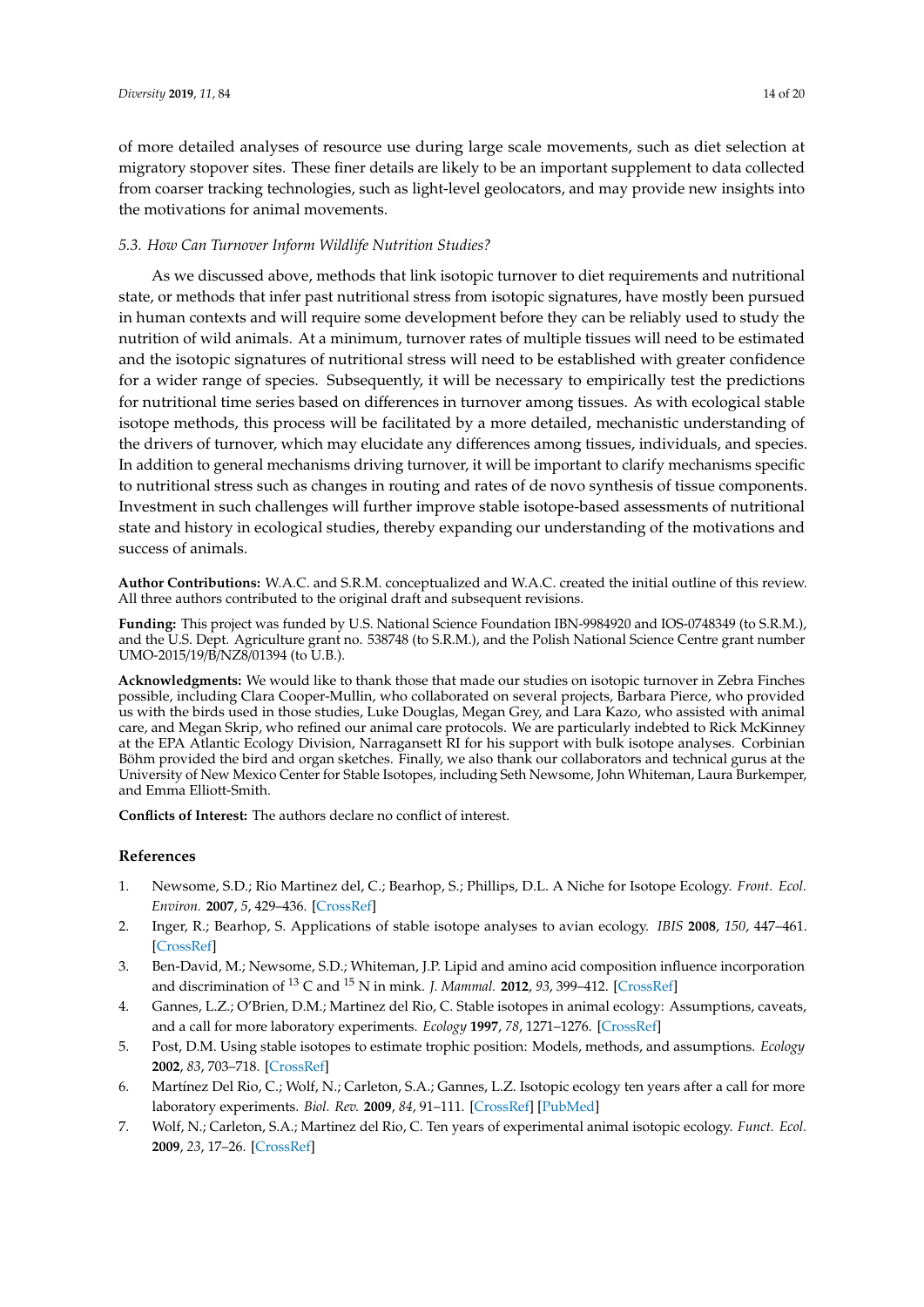- <span id="page-15-0"></span>8. Bearhop, S.; Waldron, S.; Votier, S.C.; Furness, R.W. Factors that influence assimilation rates and fractionation of nitrogen and carbon stable isotopes in avian blood and feathers. *Physiol. Biochem. Zool.* **2002**, *75*, 451–458. [\[CrossRef\]](http://dx.doi.org/10.1086/342800)
- <span id="page-15-1"></span>9. Gannes, L.Z.; Martinez del Rio, C.; Koch, P. Natural abundance variations in stable isotopes and their potential uses in animal physiological ecology. *Comp. Biochem. Physiol.* **1998**, *119*, 725–737. [\[CrossRef\]](http://dx.doi.org/10.1016/S1095-6433(98)01016-2)
- <span id="page-15-2"></span>10. Podlesak, D.W.; McWilliams, S.R. Metabolic routing of dietary nutrients in birds: Effects of diet quality and macronutrient composition revealed using stable isotopes. *Physiol. Biochem. Zool.* **2006**, *79*, 534–549. [\[CrossRef\]](http://dx.doi.org/10.1086/502813) [\[PubMed\]](http://www.ncbi.nlm.nih.gov/pubmed/16691519)
- <span id="page-15-3"></span>11. Newsome, S.D.; Wolf, N.; Peters, J.; Fogel, M.L. Amino acid δ13C analysis shows flexibility in the routing of dietary protein and lipids to the tissue of an omnivore. *Integr. Comp. Biol.* **2014**, *54*, 890–902. [\[CrossRef\]](http://dx.doi.org/10.1093/icb/icu106) [\[PubMed\]](http://www.ncbi.nlm.nih.gov/pubmed/25104856)
- <span id="page-15-4"></span>12. Hobson, K.A.; Clark, R.G. Assessing avian diets using stable isotopes I: Turnover of 13C in tissues. *Condor* **1992**, *94*, 181–188. [\[CrossRef\]](http://dx.doi.org/10.2307/1368807)
- <span id="page-15-16"></span>13. Inger, R.; Ruxton, G.D.; Newton, J.; Colhoun, K.; Robinson, J.A.; Jackson, A.L.; Bearhop, S. Temporal and intrapopulation variation in prey choice of wintering geese determined by stable isotope analysis. *J. Anim. Ecol.* **2006**, *75*, 1190–1200. [\[CrossRef\]](http://dx.doi.org/10.1111/j.1365-2656.2006.01142.x) [\[PubMed\]](http://www.ncbi.nlm.nih.gov/pubmed/16922855)
- 14. Martínez del Rio, C.; Carleton, S.A. How fast and how faithful: The dynamics of isotopic incorporation into animal tissues. *J. Mammal.* **2012**, *93*, 353–359. [\[CrossRef\]](http://dx.doi.org/10.1644/11-MAMM-S-165.1)
- <span id="page-15-5"></span>15. Davis, M.; Munoz, S.P. The temporal scale of diet and dietary proxies. *Ecol. Evol.* **2016**, *6*, 1883–1897. [\[CrossRef\]](http://dx.doi.org/10.1002/ece3.2054)
- <span id="page-15-6"></span>16. Thomas, S.M.; Crowther, T.W. Predicting rates of isotopic turnover across the animal kingdom: A synthesis of existing data. *J. Anim. Ecol.* **2015**, *84*, 861–870. [\[CrossRef\]](http://dx.doi.org/10.1111/1365-2656.12326)
- <span id="page-15-7"></span>17. Vander Zanden, M.J.; Clayton, M.K.; Moody, E.K.; Solomon, C.T.; Weidel, B.C. Stable isotope turnover and half-life in animal tissues: A literature synthesis. *PLoS ONE* **2015**, *10*, e0116182. [\[CrossRef\]](http://dx.doi.org/10.1371/journal.pone.0116182)
- 18. Hesslein, R.H.; Hallard, K.A.; Ramlal, P. Replacement of Sulfur, Carbon, and Nitrogen in Tissue of Growing Broad Whitefish (*Coregonus nasus*) in Response to a Change in Diet Traced by d34S, d13C, and d15N. *Can. J. Fish. Aquat. Sci.* **1993**, *50*, 2071–2076. [\[CrossRef\]](http://dx.doi.org/10.1139/f93-230)
- <span id="page-15-8"></span>19. Cerling, T.E.; Ayliffe, L.K.; Dearing, M.D.; Ehleringer, J.R.; Passey, B.H.; Podlesak, D.W.; Torregrossa, A.M.; West, A.G. Determining biological tissue turnover using stable isotopes: The reaction progress variable. *Oecologia* **2007**, *151*, 175–189. [\[CrossRef\]](http://dx.doi.org/10.1007/s00442-006-0571-4)
- <span id="page-15-9"></span>20. Lifson, N.; McClintock, R. Theory of use of the turnover rates of body water for measuring enery and material balance. *J. Theor. Biol.* **1966**, *12*, 46–74. [\[CrossRef\]](http://dx.doi.org/10.1016/0022-5193(66)90185-8)
- 21. Visser, G.H.; Boon, P.E.; Meijer, H.A. Validation of the doubly labeled water method in Japanese Quail *Coturnix c. japonica* chicks: Is there an effect of growth rate? *J. Comp. Physiol. B.* **2000**, *170*, 365–372. [\[CrossRef\]](http://dx.doi.org/10.1007/s003600000112) [\[PubMed\]](http://www.ncbi.nlm.nih.gov/pubmed/11083518)
- 22. Speakman, J. *Doubly Labeled Water: Theory and Practice;* 1st ed.; Chapman and Hall: London, UK, 1997.
- <span id="page-15-10"></span>23. Mitchell, G.W.; Guglielmo, C.G.; Hobson, K.A. Measurement of whole-body CO<sub>2</sub> production in birds using real-time laser-derived measurements of hydrogen ( $\delta^2$ H) and oxygen ( $\delta^{18}$ O) isotope concentrations in water vapor from breath. *Physiol. Biochem. Zool.* **2015**, *88*, 599–606. [\[CrossRef\]](http://dx.doi.org/10.1086/683013) [\[PubMed\]](http://www.ncbi.nlm.nih.gov/pubmed/26658408)
- <span id="page-15-11"></span>24. Karasov, W.H.; Pinshow, B. Changes in lean mass and in organs of nutrient assimilation in a long-distance passerine migrant at a springtime stopover site. *Physiol. Zool.* **1998**, *71*, 435–438. [\[CrossRef\]](http://dx.doi.org/10.1086/515428)
- <span id="page-15-12"></span>25. McWilliams, S.R.; Whitman, M. Non-destructive techniques to assess body composition of birds: A review and validation study. *J. Ornithol.* **2013**, *154*, 597–618. [\[CrossRef\]](http://dx.doi.org/10.1007/s10336-013-0946-3)
- <span id="page-15-13"></span>26. Carter, W.A.; Cooper-Mullin, C.; McWilliams, S.R. Turnover of muscle lipids and response to exercise differs between neutral and polar fractions in a model songbird, the Zebra Finch. *J. Exp. Biol.* **2018**. [\[CrossRef\]](http://dx.doi.org/10.1242/jeb.168823) [\[PubMed\]](http://www.ncbi.nlm.nih.gov/pubmed/29444847)
- <span id="page-15-14"></span>27. Folch, J.; Lees, M.; Stanley, G.H.S. A simple method for the isolation and purification of total lipides from animal tissues. *J. Biol. Chem.* **1957**, *226*, 497–509.
- 28. Post, D.M.; Layman, C.A.; Arrington, D.A.; Takimoto, G.; Quattrochi, J.; Montaña, C.G. Getting to the fat of the matter: Models, methods and assumptions for dealing with lipids in stable isotope analyses. *Oecologia* **2007**, *152*, 179–189. [\[CrossRef\]](http://dx.doi.org/10.1007/s00442-006-0630-x)
- <span id="page-15-15"></span>29. Bligh, E.G.; Dyer, W.J. A rapid method of total lipid extraction and purification. *Can. J. Biochem. Physiol.* **1959**, *37*, 911–917. [\[CrossRef\]](http://dx.doi.org/10.1139/y59-099)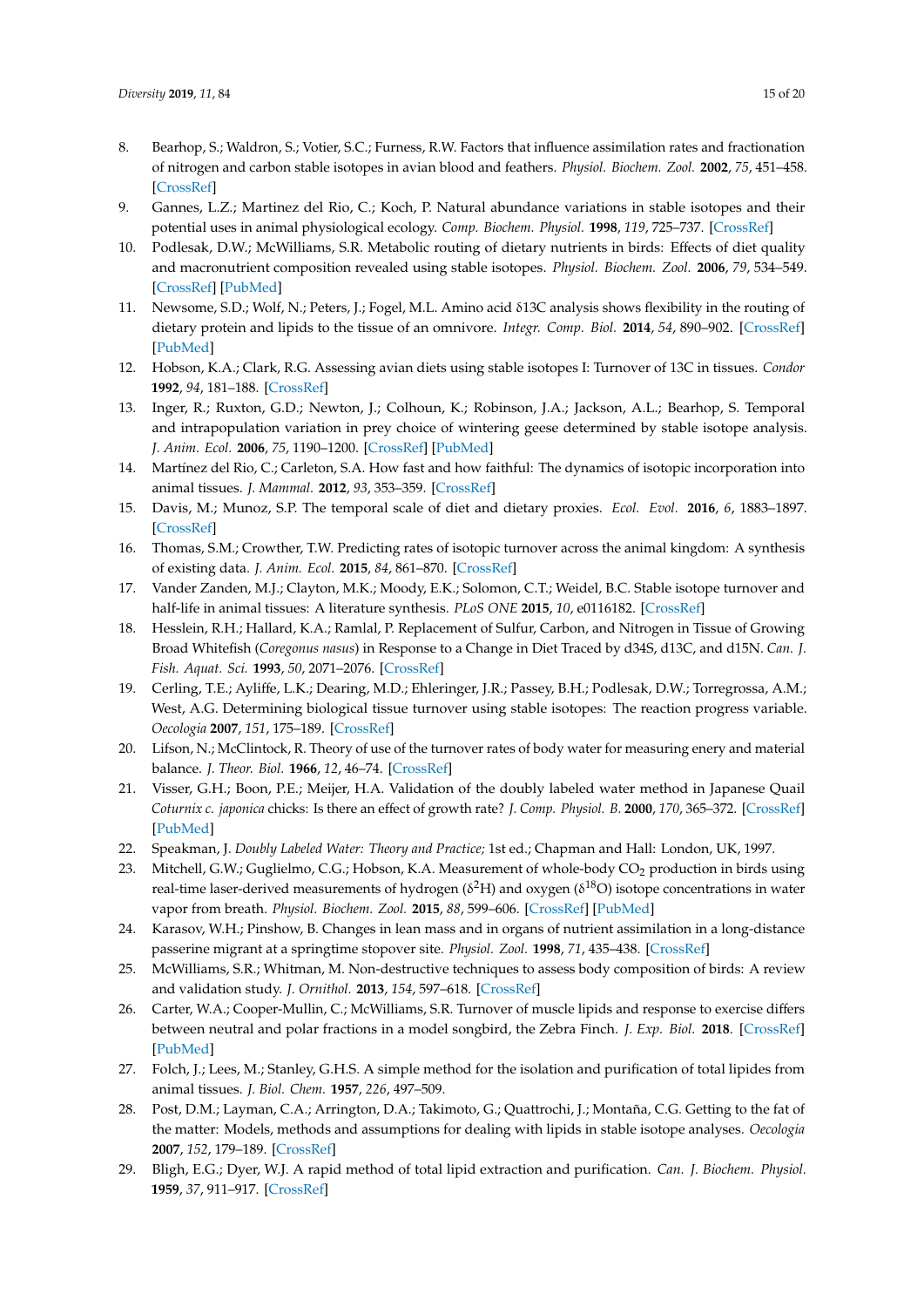- <span id="page-16-0"></span>30. Palmer, J.K.; Brandes, W.B. Improvement in the reproducibility of the enzymatic analysis of sucrose in stored golden delicious apples. *J. Agric. Food Chem.* **1974**, *22*, 709–712. [\[CrossRef\]](http://dx.doi.org/10.1021/jf60194a004) [\[PubMed\]](http://www.ncbi.nlm.nih.gov/pubmed/4841435)
- 31. Thiele, C.; Ganzle, M.G.; Vogel, R.F. Sample preparation for amino acid determination by integrated pulsed amperometric detection in foods. *Anal. Biochem.* **2002**, *310*, 171–178. [\[CrossRef\]](http://dx.doi.org/10.1016/S0003-2697(02)00283-X)
- <span id="page-16-1"></span>32. Yoo, H.; Stephanopoulos, G.; Kelleher, J.K. Quantifying carbon sources for de novo lipogenesis in wild-type and IRS-1 knockout brown adipocytes. *J. Lipid Res.* **2004**, *45*, 1324–1332. [\[CrossRef\]](http://dx.doi.org/10.1194/jlr.M400031-JLR200) [\[PubMed\]](http://www.ncbi.nlm.nih.gov/pubmed/15102881)
- <span id="page-16-2"></span>33. Meier-Augenstein, W. Stable isotope analysis of fatty acids by gas chromatography–isotope ratio mass spectrometry. *Anal. Chim. Acta* **2002**, *465*, 63–79. [\[CrossRef\]](http://dx.doi.org/10.1016/S0003-2670(02)00194-0)
- <span id="page-16-20"></span>34. Budge, S.M.; Wooller, M.J.; Springer, A.M.; Iverson, S.J.; McRoy, C.P.; Divoky, G.J. Tracing carbon flow in an arctic marine food web using fatty acid-stable isotope analysis. *Oecologia* **2008**, *157*, 117–129. [\[CrossRef\]](http://dx.doi.org/10.1007/s00442-008-1053-7)
- <span id="page-16-3"></span>35. Ishikawa, N.F. Use of compound-specific nitrogen isotope analysis of amino acids in trophic ecology: Assumptions, applications, and implications. *Ecol. Res.* **2018**, *33*, 1–13. [\[CrossRef\]](http://dx.doi.org/10.1007/s11284-018-1616-y)
- <span id="page-16-4"></span>36. Levin, E.; Fane, B.; Davidowitz, G. Hawkmoths use nectar sugar to reduce oxidative damage from flight. *Science* **2017**, *355*, 733–735. [\[CrossRef\]](http://dx.doi.org/10.1126/science.aah4634) [\[PubMed\]](http://www.ncbi.nlm.nih.gov/pubmed/28209896)
- 37. Jin, E.S.; Sherry, A.D.; Malloy, C.R. Interaction between the pentose phosphate pathway and gluconeogenesis from glycerol in the liver. *J. Biol. Chem.* **2014**, *289*, 32593–32603. [\[CrossRef\]](http://dx.doi.org/10.1074/jbc.M114.577692)
- <span id="page-16-5"></span>38. McCue, M.D. Tracking the oxidative and nonoxidative fates of isotopically labeled nutrients in animals. *Bioscience* **2011**, *61*, 217–230. [\[CrossRef\]](http://dx.doi.org/10.1525/bio.2011.61.3.7)
- <span id="page-16-6"></span>39. Tieszen, L.L.; Boutton, T.W.; Tesdahl, K.G.; Slade, N.A. Fractionation and turnover of stable carbon isotopes in animal tissues: Implications for d13C analysis of diet. *Oecologia* **1983**, *57*, 32–37. [\[CrossRef\]](http://dx.doi.org/10.1007/BF00379558)
- <span id="page-16-8"></span>40. Kelly, J.F. Stable isotopes of carbon and nitrogen in the study of avian and mammalian trophic ecology. *Can. J. Zool.* **2000**, *78*, 1–27. [\[CrossRef\]](http://dx.doi.org/10.1139/z99-165)
- 41. Cloern, J.E.; Canuel, E.A.; Harris, D. Stable carbon and nitrogen isotope composition of aquatic and terrestrial plants of the San Francisco Bay estuarine system. *Limnol. Oceanogr.* **2002**, *47*, 713–729. [\[CrossRef\]](http://dx.doi.org/10.4319/lo.2002.47.3.0713)
- <span id="page-16-19"></span>42. Chisholm, B.S.; Nelson, D.E.; Schwarcz, H.P. Stable-carbon isotope ratios as a measure of marine versus terrestrial protein in ancient diets. *Science* **1982**, *216*, 1131–1132. [\[CrossRef\]](http://dx.doi.org/10.1126/science.216.4550.1131)
- <span id="page-16-7"></span>43. DeNiro, M.J.; Epstein, S. Influence of diet on the distribution of carbon isotopes in animals. *Geochim. Cosmochim. Acta* **1978**, *42*, 495–506. [\[CrossRef\]](http://dx.doi.org/10.1016/0016-7037(78)90199-0)
- <span id="page-16-9"></span>44. DeNiro, M.J.; Epstein, S. Influence of diet on the distribution of nitrogen isotopes in animals. *Geochim. Cosmochim. Acta* **1981**, *45*, 341–351. [\[CrossRef\]](http://dx.doi.org/10.1016/0016-7037(81)90244-1)
- <span id="page-16-10"></span>45. Bowen, G.J.; West, J.B. Isotope landscapes for terrestrial migration research. In *Terrestrial Ecology*; Hobson, K.A., Wassenaar, L.I., Eds.; Elsevier: Amsterdam, The Netherlands, 2008; pp. 79–105. ISBN 9780123738677.
- <span id="page-16-11"></span>46. Bowen, G.J.; Wassenaar, L.I.; Hobson, K.A. Global application of stable hydrogen and oxygen isotopes to wildlife forensics. *Oecologia* **2005**, *143*, 337–348. [\[CrossRef\]](http://dx.doi.org/10.1007/s00442-004-1813-y) [\[PubMed\]](http://www.ncbi.nlm.nih.gov/pubmed/15726429)
- <span id="page-16-12"></span>47. Martínez Del Rio, C.; Anderson-Sprecher, R. Beyond the reaction progress variable: The meaning and significance of isotopic incorporation data. *Oecologia* **2008**, *156*, 765–772. [\[CrossRef\]](http://dx.doi.org/10.1007/s00442-008-1040-z) [\[PubMed\]](http://www.ncbi.nlm.nih.gov/pubmed/18446374)
- 48. Cerling, T.E.; Bowen, G.J.; Ehleringer, J.R.; Sponheimer, M. The reaction progress variable and isotope turnover in biological systems. In *Stable Isotopes as Indicators of Ecological Change*; Dawson, T.E., Siegwolf, R.T.W., Eds.; Academic Press: New York, NY, USA, 2007; pp. 163–171.
- <span id="page-16-13"></span>49. Carleton, S.A.; del Rio, C.M. Growth and catabolism in isotopic incorporation: A new formulation and experimental data. *Funct. Ecol.* **2010**, *24*, 805–812. [\[CrossRef\]](http://dx.doi.org/10.1111/j.1365-2435.2010.01700.x)
- <span id="page-16-14"></span>50. Carleton, S.A.; Kelly, L.; Anderson-Sprecher, R.; del Rio, C.M. Should we use one-, or multi-compartment models to describe <sup>13</sup>C incorporation into animal tissues? *Rapid Commun. Mass Spectrom.* **2008**, *22*, 3008–3014. [\[CrossRef\]](http://dx.doi.org/10.1002/rcm.3691) [\[PubMed\]](http://www.ncbi.nlm.nih.gov/pubmed/18773411)
- <span id="page-16-15"></span>51. Wolfrum, C.; Spener, F. Fatty acids as regulators of lipid metabolism. *Eur. J. Lipid Sci. Technol.* **2000**, *102*, 746–762. [\[CrossRef\]](http://dx.doi.org/10.1002/1438-9312(200012)102:12<746::AID-EJLT746>3.0.CO;2-R)
- <span id="page-16-16"></span>52. Twining, C.W.; Lawrence, P.; Winkler, D.W.; Flecker, A.S.; Brenna, J.T. Conversion efficiency of α-linolenic acid to omega-3 highly unsaturated fatty acids in aerial insectivore chicks. *J. Exp. Biol.* **2018**, *221*, 1–8. [\[CrossRef\]](http://dx.doi.org/10.1242/jeb.165373)
- <span id="page-16-17"></span>53. MacAvoy, S.E.; Arneson, L.S.; Bassett, E. Correlation of metabolism with tissue carbon and nitrogen turnover rate in small mammals. *Oecologia* **2006**, *150*, 190–201. [\[CrossRef\]](http://dx.doi.org/10.1007/s00442-006-0522-0)
- <span id="page-16-18"></span>54. Carleton, S.A.; Martínez del Rio, C. The effect of cold-induced increased metabolic rate on the rate of <sup>13</sup>C and <sup>15</sup>N incorporation in house sparrows (*Passer domesticus*). *Oecologia* **2005**, *144*, 226–232. [\[CrossRef\]](http://dx.doi.org/10.1007/s00442-005-0066-8) [\[PubMed\]](http://www.ncbi.nlm.nih.gov/pubmed/15891840)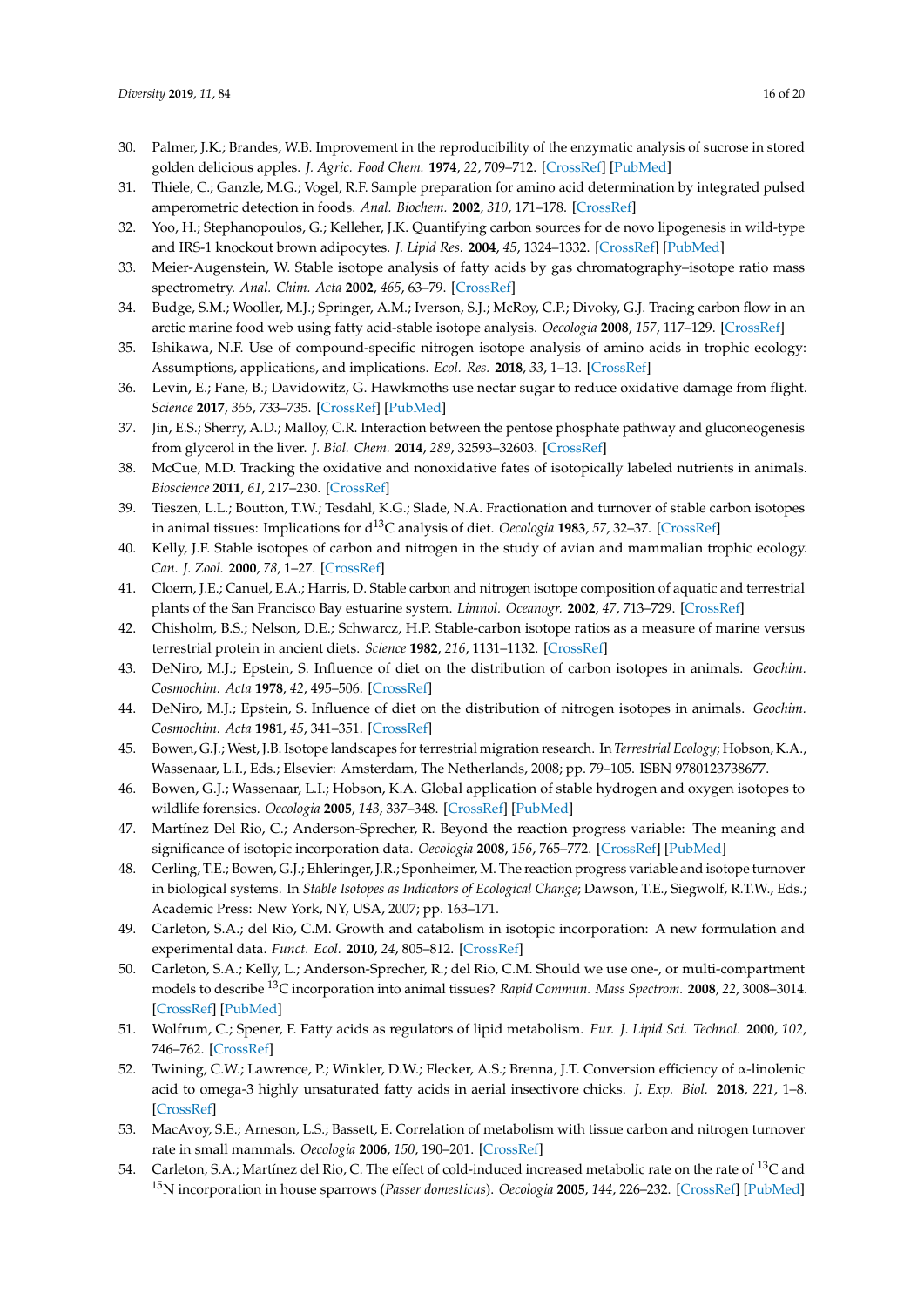- <span id="page-17-0"></span>55. Bauchinger, U.; Keil, J.; McKinney, R.A.; Starck, J.M.; McWilliams, S.R. Exposure to cold but not exercise increases carbon turnover rates in specific tissues of a passerine. *J. Exp. Biol.* **2010**, *213*, 526–534. [\[CrossRef\]](http://dx.doi.org/10.1242/jeb.037408)
- <span id="page-17-1"></span>56. Hobson, K.A.; Yohannes, E. Establishing elemental turnover in exercising birds using a wind tunnel: Implications for stable isotope tracking of migrants. *Can. J. Zool.* **2007**, *85*, 703–708. [\[CrossRef\]](http://dx.doi.org/10.1139/Z07-051)
- <span id="page-17-2"></span>57. Tsahar, E.; Wolf, N.; Izhaki, I.; Arad, Z.; del Martínez, C. Dietary protein influences the rate of <sup>15</sup>N incorporation in blood cells and plasma of yellow-vented bulbuls (*Pycnonotus xanthopygos*). *J. Exp. Biol.* **2008**, *211*, 459–465. [\[CrossRef\]](http://dx.doi.org/10.1242/jeb.013219) [\[PubMed\]](http://www.ncbi.nlm.nih.gov/pubmed/18204001)
- <span id="page-17-3"></span>58. Braun, A.; Auerswald, K.; Vikari, A.; Schnyder, H. Dietary protein content affects isotopic carbon and nitrogen turnover. *Rapid Commun. Mass Spectrom.* **2013**, *27*, 2676–2684. [\[CrossRef\]](http://dx.doi.org/10.1002/rcm.6737) [\[PubMed\]](http://www.ncbi.nlm.nih.gov/pubmed/24591029)
- <span id="page-17-4"></span>59. Storm-Suke, A.; Norris, D.R.; Wassenaar, L.I.; Chin, E.; Nol, E. Factors influencing the turnover and net isotopic discrimination of hydrogen isotopes in proteinaceous tissue: Experimental results using Japanese Quail. *Physiol. Biochem. Zool.* **2012**, *85*, 376–384. [\[CrossRef\]](http://dx.doi.org/10.1086/666476)
- <span id="page-17-5"></span>60. Colborne, S.F.; Fisk, A.T.; Johnson, T.B. Tissue-specific turnover and diet-tissue discrimination factors of carbon and nitrogen isotopes of a common forage fish held at two temperatures. *Rapid Commun. Mass Spectrom.* **2017**, *31*, 1405–1414. [\[CrossRef\]](http://dx.doi.org/10.1002/rcm.7922)
- <span id="page-17-6"></span>61. Kim, S.L.; del Rio, C.M.; Casper, D.; Koch, P.L. Isotopic incorporation rates for shark tissues from a long-term captive feeding study. *J. Exp. Biol.* **2012**, *215*, 2495–2500. [\[CrossRef\]](http://dx.doi.org/10.1242/jeb.070656)
- 62. Murray, I.W.; Wolf, B.O. Tissue carbon incorporation rates and diet-to-tissue discrimination in ectotherms: Tortoises are really slow. *Physiol. Biochem. Zool.* **2012**, *8500*, 96–105. [\[CrossRef\]](http://dx.doi.org/10.1086/663867) [\[PubMed\]](http://www.ncbi.nlm.nih.gov/pubmed/22237293)
- <span id="page-17-7"></span>63. Cloyed, C.S.; Newsome, S.D.; Eason, P.K. Trophic discrimination factors and incorporation rates of carbonand nitrogen-stable isotopes in adult green frogs, *Lithobates clamitans*. *Physiol. Biochem. Zool.* **2015**, *88*, 576–585. [\[CrossRef\]](http://dx.doi.org/10.1086/682576)
- <span id="page-17-8"></span>64. Foglia, T.A.; Cartwright, A.L.; Gyurik, R.J.; Philips, J.G. Fatty acid turnover rates in the adipose tissues of the growing chicken (*Gallus domesticus*). *Lipids* **1994**, *29*, 497–502. [\[CrossRef\]](http://dx.doi.org/10.1007/BF02578247)
- <span id="page-17-9"></span>65. Carter, W.A.; Whiteman, J.P.; Cooper-mullin, C.; Newsome, S.D.; Mcwilliams, S.R. Dynamics of individual fatty acids in muscle fat stores and membranes of a songbird and its functional and ecological importance. *Physiol. Biochem. Zool.* **2019**, *92*, 239–251. [\[CrossRef\]](http://dx.doi.org/10.1086/702667)
- <span id="page-17-10"></span>66. Jennings, S.; Maxwell, T.A.D.; Schratzberger, M.; Milligan, S.P. Body-size dependent temporal variations in nitrogen stable isotope ratios in food webs. *Mar. Ecol. Prog. Ser.* **2008**, *370*, 199–206. [\[CrossRef\]](http://dx.doi.org/10.3354/meps07653)
- <span id="page-17-12"></span><span id="page-17-11"></span>67. Glazier, D.S. Metabolic scaling in complex living systems. *Systems* **2014**, *2*, 451–540. [\[CrossRef\]](http://dx.doi.org/10.3390/systems2040451)
- 68. Glazier, D.S. Is metabolic rate a universal 'pacemaker' for biological processes? *Biol. Rev.* **2015**, *90*, 377–407. [\[CrossRef\]](http://dx.doi.org/10.1111/brv.12115)
- <span id="page-17-13"></span>69. Bauchinger, U.; McWilliams, S. Carbon turnover in tissues of a passerine bird: Allometry, isotopic clocks, and phenotypic flexibility in organ size. *Physiol. Biochem. Zool.* **2009**, *82*, 787–797. [\[CrossRef\]](http://dx.doi.org/10.1086/605548) [\[PubMed\]](http://www.ncbi.nlm.nih.gov/pubmed/19785542)
- <span id="page-17-14"></span>70. Phillips, D.L.; Eldridge, P.M. Estimating the timing of diet shifts using stable isotopes. *Oecologia* **2006**, *147*, 195–203. [\[CrossRef\]](http://dx.doi.org/10.1007/s00442-005-0292-0)
- <span id="page-17-15"></span>71. Podlesak, D.W.; McWilliams, S.R.; Hatch, K.A. Stable isotopes in breath, blood, feces and feathers can indicate intra-individual changes in the diet of migratory songbirds. *Oecologia* **2005**, *142*, 501–510. [\[CrossRef\]](http://dx.doi.org/10.1007/s00442-004-1737-6)
- <span id="page-17-16"></span>72. Bauchinger, U.; McWilliams, S.R. Extent of phenotypic flexibility during long-distance flight is determined by tissue-specific turnover rates: A new hypothesis. *J. Avian Biol.* **2010**, *41*, 603–608. [\[CrossRef\]](http://dx.doi.org/10.1111/j.1600-048X.2010.05137.x)
- <span id="page-17-17"></span>73. Bauchinger, U.; McWilliams, S.R. Tissue-specific mass changes during fasting: The protein turnover hypothesis. In *Comparative Physiology of Fasting, Starvation, and Food Limitation*; McCue, M.D., Ed.; Springer: Berlin/Heidelberg, Germany, 2012; p. 430.
- <span id="page-17-18"></span>74. Onodera, J.; Ohsumi, Y. Autophagy is required for maintenance of amino acid levels and protein synthesis under nitrogen starvation. *J. Biol. Chem.* **2005**, *280*, 31582–31586. [\[CrossRef\]](http://dx.doi.org/10.1074/jbc.M506736200)
- <span id="page-17-19"></span>75. Demeyer, D.; Fievez, V. Is the synthesis of rumen bacterial protein limited by the availability of pre-formed amino acids and/or peptides? *Br. J. Nutr.* **2004**, *91*, 175–176. [\[CrossRef\]](http://dx.doi.org/10.1079/BJN20031073) [\[PubMed\]](http://www.ncbi.nlm.nih.gov/pubmed/14756901)
- <span id="page-17-20"></span>76. Mizrahy, O.; Bauchinger, U.; Aamidor, S.E.; McWilliams, S.R.; Pinshow, B. Availability of water affects renewal of tissues in migratory blackcaps during stopover. *Integr. Comp. Biol.* **2011**, *51*, 374–384. [\[CrossRef\]](http://dx.doi.org/10.1093/icb/icr005)
- <span id="page-17-21"></span>77. Klasing, K.C. *Comparative Avian Nutrition*; CAB International: Wallingford, UK, 1998; ISBN 9780851992198.
- 78. Stevens, L. *Avian Biochemistry and Molecular Biology*, 1st ed.; Cambridge University Press: Cambridge, UK, 2004; ISBN 9780521612111.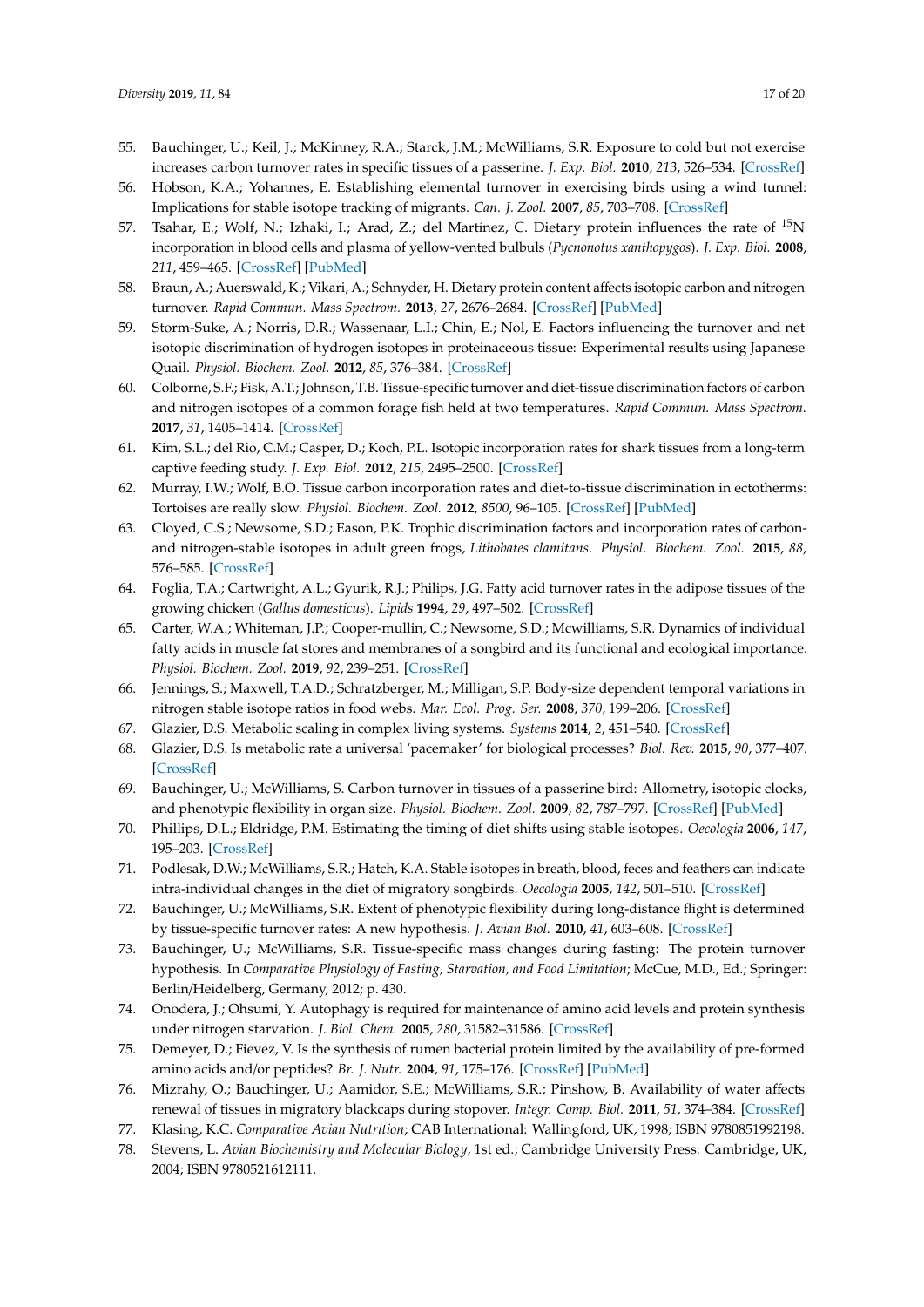- <span id="page-18-0"></span>79. Twining, C.W.; Brenna, J.T.; Hairston, N.G.; Flecker, A.S. Highly unsaturated fatty acids in nature: What we know and what we need to learn. *Oikos* **2016**, *125*, 749–760. [\[CrossRef\]](http://dx.doi.org/10.1111/oik.02910)
- <span id="page-18-1"></span>80. Salini, M.J.; Poppi, D.; Turchini, G.M.; Glencross, B.D. Defining the allometric relationship between size and individual fatty acid turnover in barramundi *Lates calcarifer*. *Comp. Biochem. Physiol.-Part A Mol. Integr. Physiol.* **2016**, *201*, 79–86. [\[CrossRef\]](http://dx.doi.org/10.1016/j.cbpa.2016.06.028) [\[PubMed\]](http://www.ncbi.nlm.nih.gov/pubmed/27371113)
- <span id="page-18-2"></span>81. DeNiro, M.J. Stable Isotopy and Archaeology. *Am. Sci.* **1987**, *75*, 182–191.
- 82. Hobson, K.A.; Clark, R.G. Assessing avian diets using stable isotopes II: Factors influencing diet-tissue frationation. *Condor* **1992**, *94*, 189–197. [\[CrossRef\]](http://dx.doi.org/10.2307/1368808)
- 83. Ben-David, M.; Flaherty, E.A. Stable isotopes in mammalian research: A beginner's guide. *J. Mammal.* **2012**, *93*, 312–328. [\[CrossRef\]](http://dx.doi.org/10.1644/11-MAMM-S-166.1)
- <span id="page-18-3"></span>84. Nielsen, J.M.; Clare, E.L.; Hayden, B.; Brett, M.T.; Kratina, P. Diet tracing in ecology: Method comparison and selection. *Methods Ecol. Evol.* **2018**, *9*, 278–291. [\[CrossRef\]](http://dx.doi.org/10.1111/2041-210X.12869)
- <span id="page-18-4"></span>85. Phillips, D.L.; Inger, R.; Bearhop, S.; Jackson, A.L.; Moore, J.W.; Parnell, A.C.; Semmens, B.X.; Ward, E.J. Best practices for use of stable isotope mixing models in food-web studies. *Can. J. Zool.* **2014**, *835*, 823–835. [\[CrossRef\]](http://dx.doi.org/10.1139/cjz-2014-0127)
- 86. Phillips, D.L. Converting isotope values to diet composition: The use of mixing models. *J. Mammal.* **2012**, *93*, 342–352. [\[CrossRef\]](http://dx.doi.org/10.1644/11-MAMM-S-158.1)
- <span id="page-18-5"></span>87. Layman, C.A.; Araujo, M.S.; Boucek, R.; Hammerschlag-peyer, C.M.; Harrison, E.; Jud, Z.R.; Matich, P.; Rosenblatt, A.E.; Vaudo, J.J.; Yeager, L.A.; et al. Applying stable isotopes to examine food-web structure: An overview of analytical tools. *Biol. Rev.* **2012**, *87*, 545–562. [\[CrossRef\]](http://dx.doi.org/10.1111/j.1469-185X.2011.00208.x) [\[PubMed\]](http://www.ncbi.nlm.nih.gov/pubmed/22051097)
- <span id="page-18-6"></span>88. Rubenstein, D.R.; Hobson, K.A. From birds to butterflies: Animal movement patterns and stable isotopes. *Trends Ecol. Evol.* **2004**, *19*, 256–263. [\[CrossRef\]](http://dx.doi.org/10.1016/j.tree.2004.03.017)
- <span id="page-18-7"></span>89. Hammer, B.T.; Fogel, M.L.; Hoering, T.C. Stable carbon isotope ratios of fatty acids in seagrass and redhead ducks. *Chem. Geol.* **1998**, *152*, 29–41. [\[CrossRef\]](http://dx.doi.org/10.1016/S0009-2541(98)00094-1)
- 90. Renfrew, R.B.; Hill, J.M.; Kim, D.H.; Romanek, C.; Perlut, N.G. Winter diet of Bobolink, a long-distance migratory grassland bird, inferred from feather isotopes. *Condor* **2017**, *119*, 439–448. [\[CrossRef\]](http://dx.doi.org/10.1650/CONDOR-16-162.1)
- <span id="page-18-8"></span>91. Asante, C.K.; Hobson, K.A.; Bond, A.L.; Jardine, T.D. Resource partitioning among five species of waterfowl (*Anas* spp.) at an autumn migratory stopover: Combining stable isotope and mercury biomarkers. *Can. J. Zool.* **2017**, *95*, 279–286. [\[CrossRef\]](http://dx.doi.org/10.1139/cjz-2016-0063)
- <span id="page-18-9"></span>92. Rubenstein, D.R.; Chamberlain, C.P.; Holmes, R.T.; Ayres, M.P.; Waldbauer, J.R.; Graves, R.; Tuross, N.C. Linking ranges wintering breeding and a migratory of songbird using stable isotopes. *Science* **2002**, *295*, 1062–1065. [\[CrossRef\]](http://dx.doi.org/10.1126/science.1067124) [\[PubMed\]](http://www.ncbi.nlm.nih.gov/pubmed/11834833)
- 93. Hill, J.M.; Renfrew, R.B. Migratory patterns and connectivity of two North American grassland bird species. *Ecol. Evol.* **2018**, *9*, 1–13. [\[CrossRef\]](http://dx.doi.org/10.1002/ece3.4795) [\[PubMed\]](http://www.ncbi.nlm.nih.gov/pubmed/30680148)
- 94. Thomson, J.A.; Whitman, E.R.; Garcia-Rojas, M.I.; Bellgrove, A.; Ekins, M.; Hays, G.C.; Heithaus, M.R. Individual specialization in a migratory grazer reflects long-term diet selectivity on a foraging ground: Implications for isotope-based tracking. *Oecologia* **2018**, *188*, 429–439. [\[CrossRef\]](http://dx.doi.org/10.1007/s00442-018-4218-z) [\[PubMed\]](http://www.ncbi.nlm.nih.gov/pubmed/29992416)
- <span id="page-18-10"></span>95. Steenweg, R.J.; Crossin, G.T.; Kyser, T.K.; Merkel, F.R.; Gilchrist, H.G.; Hennin, H.L.; Robertson, G.J.; Provencher, J.F.; Mills Flemming, J.; Love, O.P. Stable isotopes can be used to infer the overwintering locations of prebreeding marine birds in the Canadian Arctic. *Ecol. Evol.* **2017**, 1–11. [\[CrossRef\]](http://dx.doi.org/10.1002/ece3.3410)
- <span id="page-18-11"></span>96. Wang, S.W.; Budge, S.M.; Gradinger, R.R.; Iken, K.; Wooller, M.J. Fatty acid and stable isotope characteristics of sea ice and pelagic particulate organic matter in the Bering Sea: Tools for estimating sea ice algal contribution to Arctic food web production. *Oecologia* **2014**, *174*, 699–712. [\[CrossRef\]](http://dx.doi.org/10.1007/s00442-013-2832-3)
- <span id="page-18-12"></span>97. Graham, C.; Oxtoby, L.; Wang, S.W.; Budge, S.M.; Wooller, M.J. Sourcing fatty acids to juvenile polar cod (*Boreogadus saida*) in the Beaufort Sea using compound-specific stable carbon isotope analyses. *Polar Biol.* **2014**, *37*, 697–705. [\[CrossRef\]](http://dx.doi.org/10.1007/s00300-014-1470-5)
- <span id="page-18-13"></span>98. Wang, S.W.; Budge, S.M.; Iken, K.; Gradinger, R.R.; Springer, A.M.; Wooller, M.J. Importance of sympagic production to Bering Sea zooplankton as revealed from fatty acid-carbon stable isotope analyses. *Mar. Ecol. Prog. Ser.* **2015**, *518*, 31–50. [\[CrossRef\]](http://dx.doi.org/10.3354/meps11076)
- 99. Careddu, G.; Letizia, M.; Calizza, E.; Carlino, P.; Bentivoglio, F.; Orlandi, L.; Rossi, L. Effects of terrestrial input on macrobenthic food webs of coastal sea are detected by stable isotope analysis in Gaeta Gulf. *Estuar. Coast. Shelf Sci.* **2015**, *154*, 158–168. [\[CrossRef\]](http://dx.doi.org/10.1016/j.ecss.2015.01.013)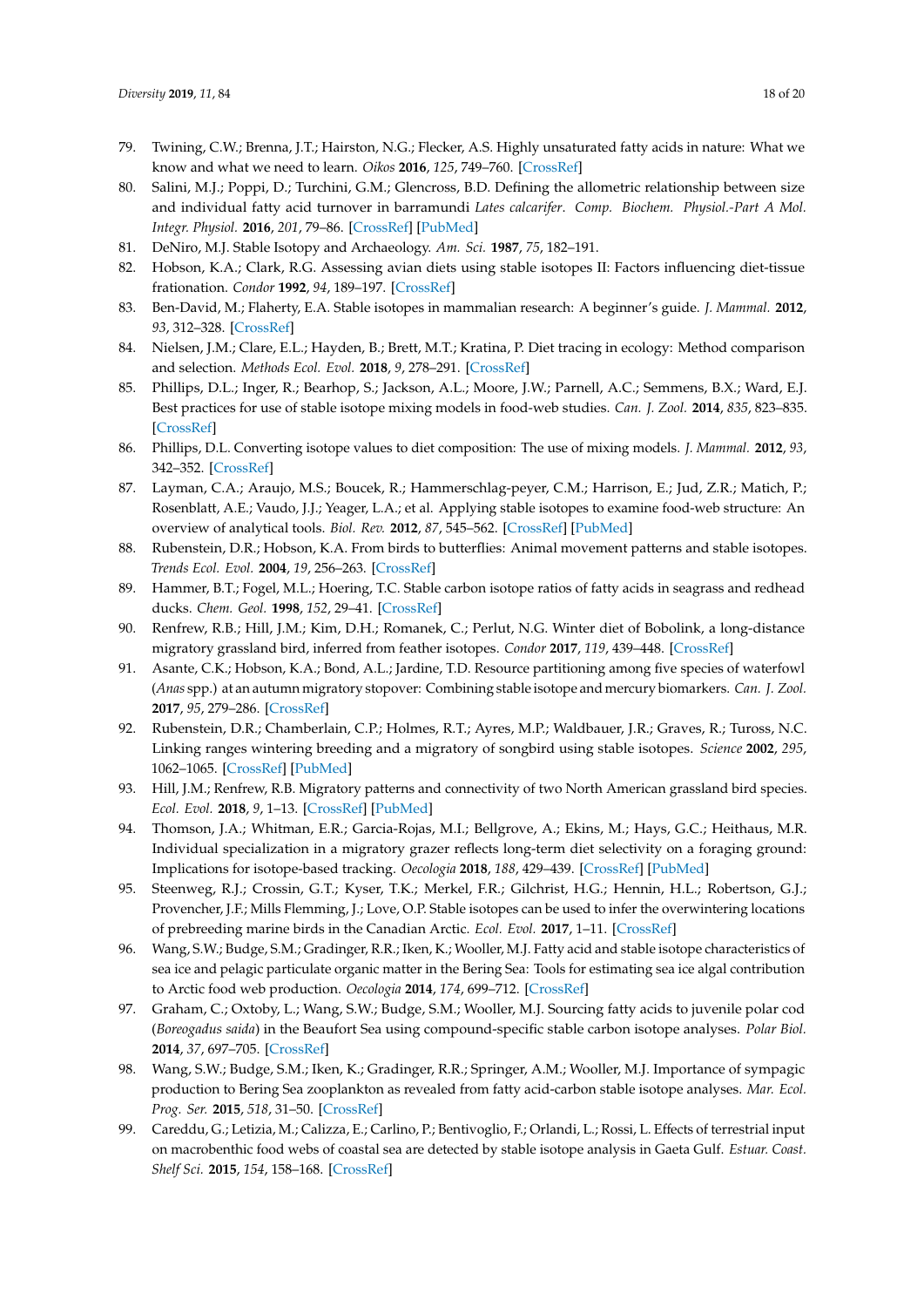- <span id="page-19-0"></span>100. Larsen, T.; Ventura, M.; Andersen, N.; Brien, D.M.O.; Piatkowski, U.; Mccarthy, M.D. Tracing carbon sources through aquatic and terrestrial food webs using amino acid stable isotope fingerprinting. *PLoS ONE* **2013**, *8*, e73441. [\[CrossRef\]](http://dx.doi.org/10.1371/journal.pone.0073441)
- <span id="page-19-1"></span>101. Dalerum, F.; Angerbjorn, A. Resolving temporal variation in vertebrate diets using naturally occurring stable isotopes. *Oecologia* **2005**, *144*, 647–658. [\[CrossRef\]](http://dx.doi.org/10.1007/s00442-005-0118-0)
- <span id="page-19-2"></span>102. Mizutani, H.; Fukuda, M.; Kabaya, Y. 13C and 15 N Enrichment factors of feathers of 11 species of adult birds. *Ecology* **1992**, *73*, 1391–1395. [\[CrossRef\]](http://dx.doi.org/10.2307/1940684)
- <span id="page-19-3"></span>103. Marques, F.P.; Cardoso, L.G.; Haimovici, M.; Bugoni, L. Trophic ecology of Magellanic penguins (*Spheniscus magellanicus*) during the non-breeding period. *Estuar. Coast. Shelf Sci.* **2018**, *210*, 109–122. [\[CrossRef\]](http://dx.doi.org/10.1016/j.ecss.2018.06.001)
- <span id="page-19-4"></span>104. Gómez, C.; Larsen, T.; Popp, B.; Hobson, K.A.; Cadena, C.D. Assessing seasonal changes in animal diets with stable—isotope analysis of amino acids: A migratory boreal songbird switches diet over its annual cycle. *Oecologia* **2018**, *187*, 1–13. [\[CrossRef\]](http://dx.doi.org/10.1007/s00442-018-4113-7) [\[PubMed\]](http://www.ncbi.nlm.nih.gov/pubmed/29564539)
- <span id="page-19-5"></span>105. Guidotti, S.; Jansen, H.G. Doubly Labelled Water analysis: Preparation, memory correction, calibration and quality assurance for d2H and d18O measurements over four orders of magnitudes. *Rapid Commun. Mass Spectrom.* **2013**, *27*, 1055–1066. [\[CrossRef\]](http://dx.doi.org/10.1002/rcm.6540)
- <span id="page-19-6"></span>106. Gretebeck, R.J.; Schoeller, D.A.; Socki, R.A.; Davis-street, J.; Gibson, E.K.; Schulz, L.O.; Lane, H.W.; Randall, J.; Schoeller, D.A.; Rick, A.; et al. Adaptation of the doubly labeled water method for subjects consuming isotopically enriched water. *J. Appl. Physiol.* **1997**, *82*, 563–570. [\[CrossRef\]](http://dx.doi.org/10.1152/jappl.1997.82.2.563)
- 107. Milakovic, B.; Parker, K.L. Quantifying carnivory by grizzly bears in a multi-ungulate system. *J. Wildl. Manag.* **2013**, *77*, 39–47. [\[CrossRef\]](http://dx.doi.org/10.1002/jwmg.434)
- <span id="page-19-7"></span>108. Halley, D.J.; Minagawa, M.; Nieminen, M.; Gaare, E. Diet: Tissue stable isotope fractionation of carbon and nitrogen in blood plasma and whole blood of male reindeer *Rangifer tarandus*. *Polar Biol.* **2010**, *33*, 1303–1309. [\[CrossRef\]](http://dx.doi.org/10.1007/s00300-010-0817-9)
- <span id="page-19-8"></span>109. Heady, W.N.; Moore, J.W. Tissue turnover and stable isotope clocks to quantify resource shifts in anadromous rainbow trout. *Oecologia* **2013**, *172*, 21–34. [\[CrossRef\]](http://dx.doi.org/10.1007/s00442-012-2483-9) [\[PubMed\]](http://www.ncbi.nlm.nih.gov/pubmed/23183819)
- 110. Oppel, S.; Powell, A.N. Carbon isotope turnover in blood as a measure of arrival time in migratory birds using isotopically distinct environments. *J. Ornithol.* **2010**, *151*, 123–131. [\[CrossRef\]](http://dx.doi.org/10.1007/s10336-009-0434-y)
- <span id="page-19-9"></span>111. Mohan, J.A.; Smith, S.D.; Connelly, T.L.; Attwood, E.T.; McClelland, J.W.; Herzka, S.Z.; Walther, B.D. Tissue-specific isotope turnover and discrimination factors are affected by diet quality and lipid content in an omnivorous consumer. *J. Exp. Mar. Bio. Ecol.* **2016**, *479*, 35–45. [\[CrossRef\]](http://dx.doi.org/10.1016/j.jembe.2016.03.002)
- <span id="page-19-10"></span>112. Moore, J.W.; Gordon, J.; Carr-Harris, C.; Gottesfeld, A.S.; Wilson, S.M.; Russell, J.H. Assessing estuaries as stopover habitats for juvenile pacific salmon. *Mar. Ecol. Prog. Ser.* **2016**, *559*, 201–215. [\[CrossRef\]](http://dx.doi.org/10.3354/meps11933)
- <span id="page-19-11"></span>113. Catry, T.; Lourenço, P.M.; Granadeiro, J.P. Quantifying population size of migrant birds at stopover sites: Combining count data with stopover length estimated from stable isotope analysis. *Methods Ecol. Evol.* **2018**, *9*, 502–512. [\[CrossRef\]](http://dx.doi.org/10.1111/2041-210X.12913)
- <span id="page-19-12"></span>114. Boggie, M.A.; Carleton, S.A.; Collins, D.P.; Vradenburg, J.; Sroka, C.J. Using stable isotopes to estimate reliance on agricultural food subsidies and migration timing for a migratory bird. *Ecosphere* **2018**, *9*. [\[CrossRef\]](http://dx.doi.org/10.1002/ecs2.2083)
- <span id="page-19-13"></span>115. Rennie, M.J. An introduction to the use of tracers in nutrition and metabolism. *Proc. Nutr. Soc.* **1999**, *58*, 935–944. [\[CrossRef\]](http://dx.doi.org/10.1017/S002966519900124X) [\[PubMed\]](http://www.ncbi.nlm.nih.gov/pubmed/10817161)
- <span id="page-19-14"></span>116. Millward, D.J.; Smith, K. The application of stable-isotope tracers to study human musculoskeletal protein turnover: A tale of bag filling and bag enlargement. *J. Physiol.* **2019**, *597*, 1235–1249. [\[CrossRef\]](http://dx.doi.org/10.1113/JP275430)
- <span id="page-19-15"></span>117. Hobson, K.A.; Alisauskas, R.T.; Clark, R.G. Stable-nitrogen isotope enrichment in avian tissues due to fasting and nutritional stress: Implications for isotopic analyses of diet. *Condor* **1993**, *95*, 388–394. [\[CrossRef\]](http://dx.doi.org/10.2307/1369361)
- <span id="page-19-16"></span>118. Deschner, T.; Fuller, B.T.; Oelze, V.M.; Boesch, C.; Hublin, J.; Mundry, R.; Richards, M.P.; Ortmann, S.; Hohmann, G. Identification of energy consumption and nutritional stress by isotopic and elemental analysis of urine in bonobos (*Pan paniscus*). *Rapid Commun. Mass Spectrom.* **2012**, *26*, 69–77. [\[CrossRef\]](http://dx.doi.org/10.1002/rcm.5312) [\[PubMed\]](http://www.ncbi.nlm.nih.gov/pubmed/22215580)
- <span id="page-19-17"></span>119. Neuberger, F.M.; Jopp, E.; Graw, M.; Puschel, K.; Grupe, G. Signs of malnutrition and starvation— Reconstruction of nutritional life histories by serial isotopic analyses of hair. *Forensic Sci. Int.* **2013**, *226*, 22–32. [\[CrossRef\]](http://dx.doi.org/10.1016/j.forsciint.2012.10.037) [\[PubMed\]](http://www.ncbi.nlm.nih.gov/pubmed/23374882)
- <span id="page-19-18"></span>120. Reitsema, L.J. Beyond diet reconstruction: Stable isotope applications to human physiology, health, and nutrition. *Am. J. Hum. Biol.* **2013**, *25*, 445–456. [\[CrossRef\]](http://dx.doi.org/10.1002/ajhb.22398) [\[PubMed\]](http://www.ncbi.nlm.nih.gov/pubmed/23784719)
- <span id="page-19-19"></span>121. Reitsema, L.J. Laboratory and field methods for stable isotope analysis in human biology. *Am. J. Hum. Biol.* **2015**, *27*, 593–604. [\[CrossRef\]](http://dx.doi.org/10.1002/ajhb.22754) [\[PubMed\]](http://www.ncbi.nlm.nih.gov/pubmed/26202876)